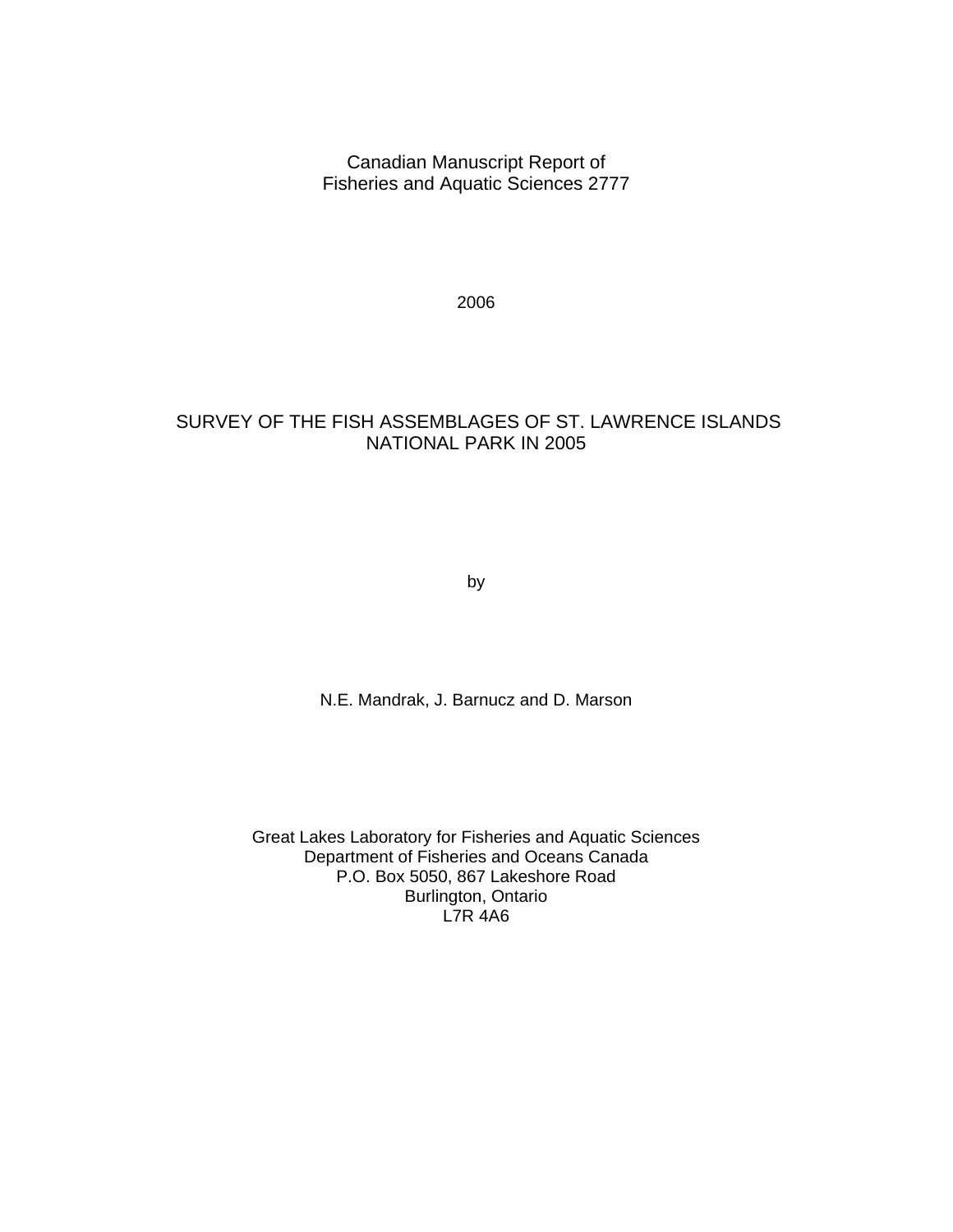© Her Majesty the Queen in Right of Canada, 2006. Cat. No. Fs 97-4/2777E ISSN 0706-6473

Correct citation for this publication:

Mandrak, N.E., J. Barnucz, G.J. Velema, and D. Marson. 2006. Survey of the fish assemblages of St. Lawrence Islands National Park in 2005. Can. Manuscr. Rep. Fish. Aquat. Sci. 2777: v + 17 pp.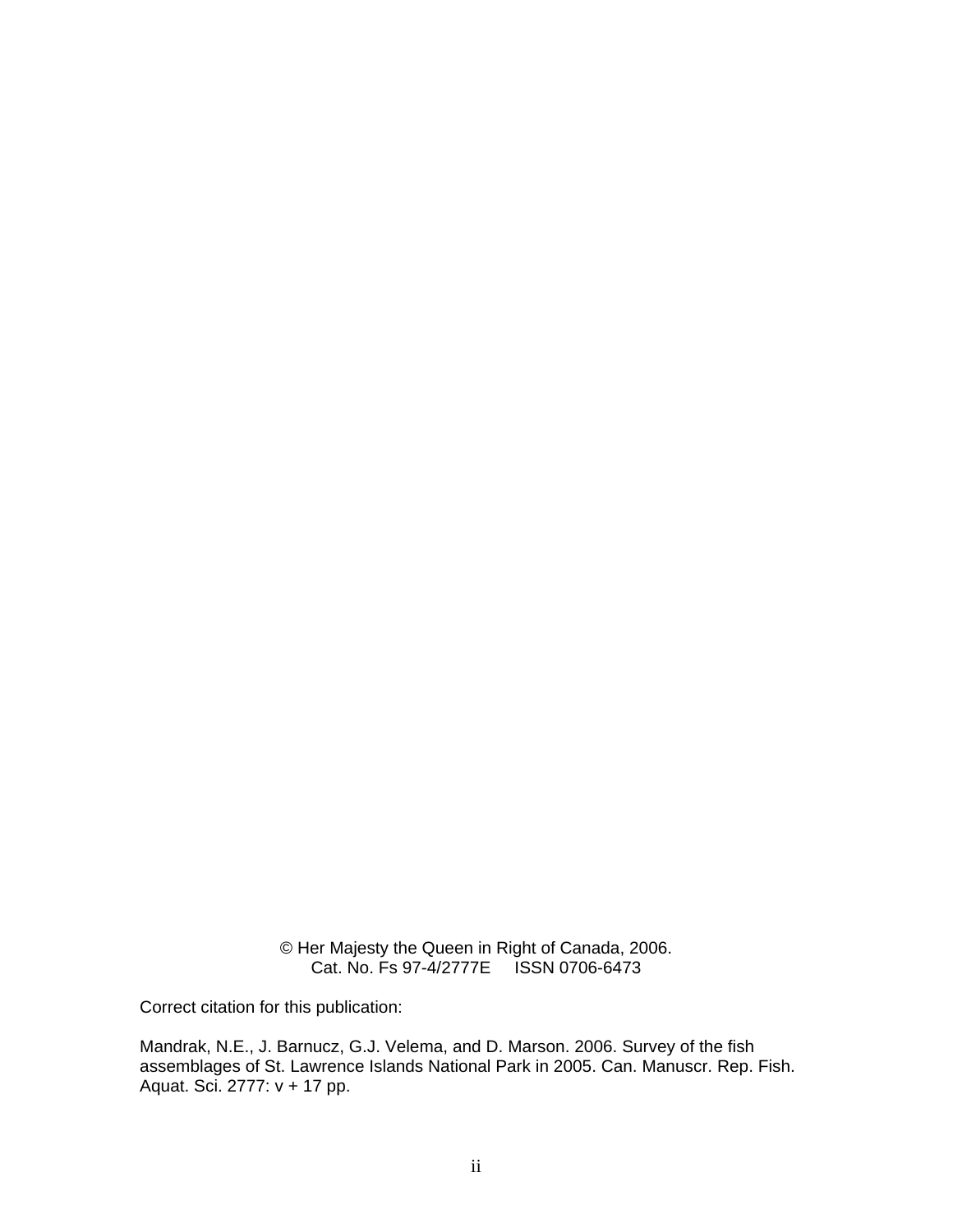# **TABLE OF CONTENTS**

|        | ABSTRACT.         |   |
|--------|-------------------|---|
| RÉSUMÉ |                   |   |
| 1.0    |                   |   |
| 2.0    |                   |   |
| 2.1    |                   |   |
| 2.2    |                   |   |
| 2.3    |                   | 5 |
| 2.4    |                   |   |
| 2.5    |                   |   |
| 2.6    |                   |   |
| 27     |                   |   |
| 3.0    |                   |   |
| 3.1    |                   |   |
| 3.2    |                   |   |
| 3.3    |                   |   |
| 3.4    |                   |   |
| 3.5    |                   |   |
| 4.0    | <b>DISCUSSION</b> |   |
| 5.0    |                   |   |
| 6.0    |                   |   |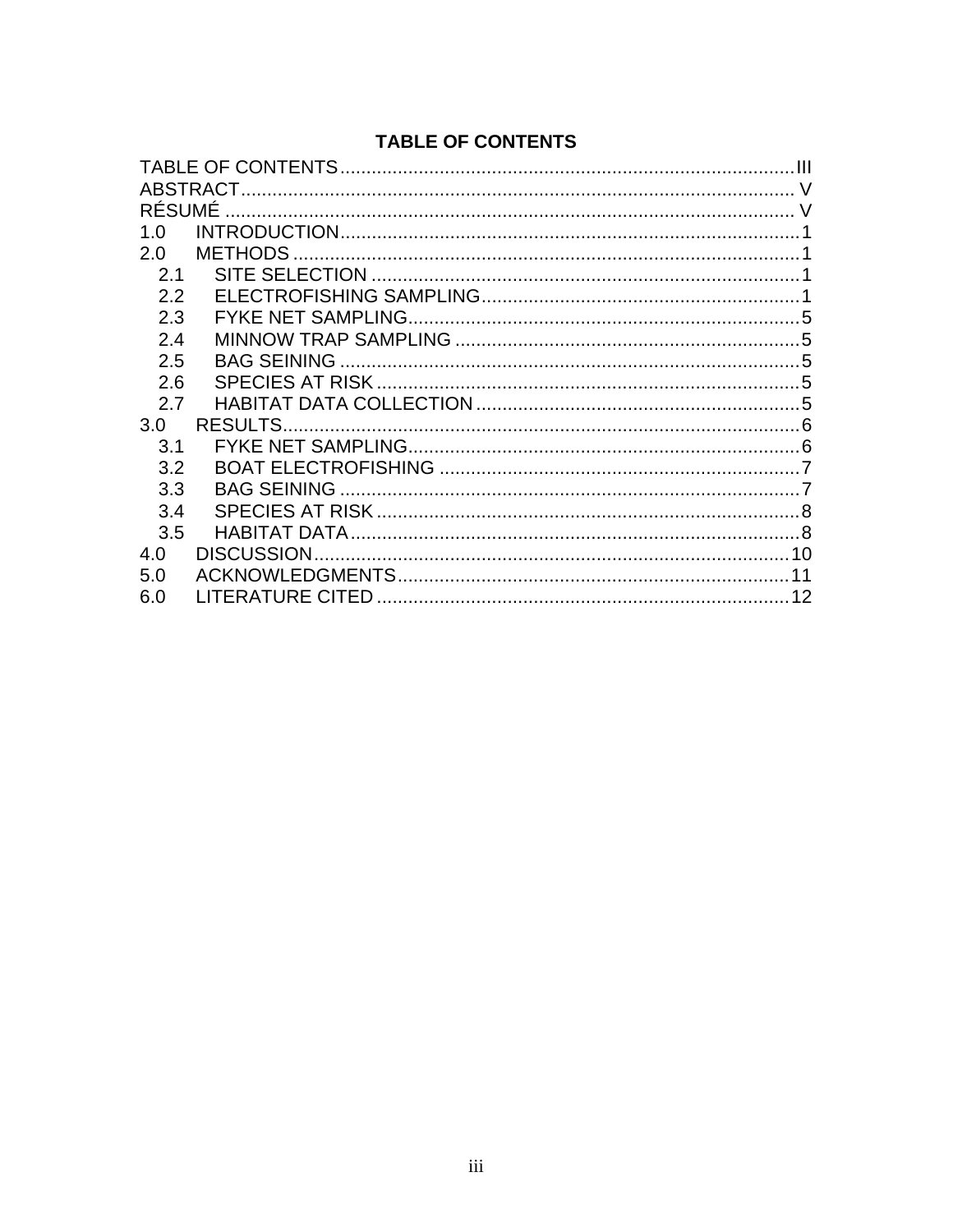# **LIST OF FIGURES**

| Figure 1. Sites sampled in St. Lawrence Islands National Park |  |
|---------------------------------------------------------------|--|
|                                                               |  |
|                                                               |  |

# **LIST OF TABLES**

| <b>Table 1.</b> Summary of catch data for St. Lawrence Islands National Park           |
|----------------------------------------------------------------------------------------|
|                                                                                        |
| Table 2. Summary of species detection variation between boat electrofishing (BEF),     |
| fyke netting (FN), and seining (SN) sites in the St. Lawrence Islands National Park in |
|                                                                                        |
| Table 3. Summary of sampling effort at St. Lawrence Islands National Park sites in     |
|                                                                                        |
| Table 4. Summary of seining effort in Big Rideau Lake sites and the St. Lawrence       |
|                                                                                        |
| Table 5. Summary of species captured at St. Lawrence Islands National Park in 20059    |

# **LIST OF APPENDICES**

| Appendix 1. Site descriptions for the St. Lawrence Islands National Park       |  |
|--------------------------------------------------------------------------------|--|
| Appendix 2. Summary of sampling effort by site for St. Lawrence Islands        |  |
| Appendix 3: Summary of habitat data for St. Lawrence Islands National Park     |  |
|                                                                                |  |
| Appendix 4a: Summary of species collected by site during St. Lawrence Islands  |  |
| National Park sampling (sites 1-10). Scientific and common names according     |  |
| Appendix 4b: Summary of species collected by site during St. Lawrence Islands  |  |
| National Park sampling (sites 11-19). Scientific and common names according to |  |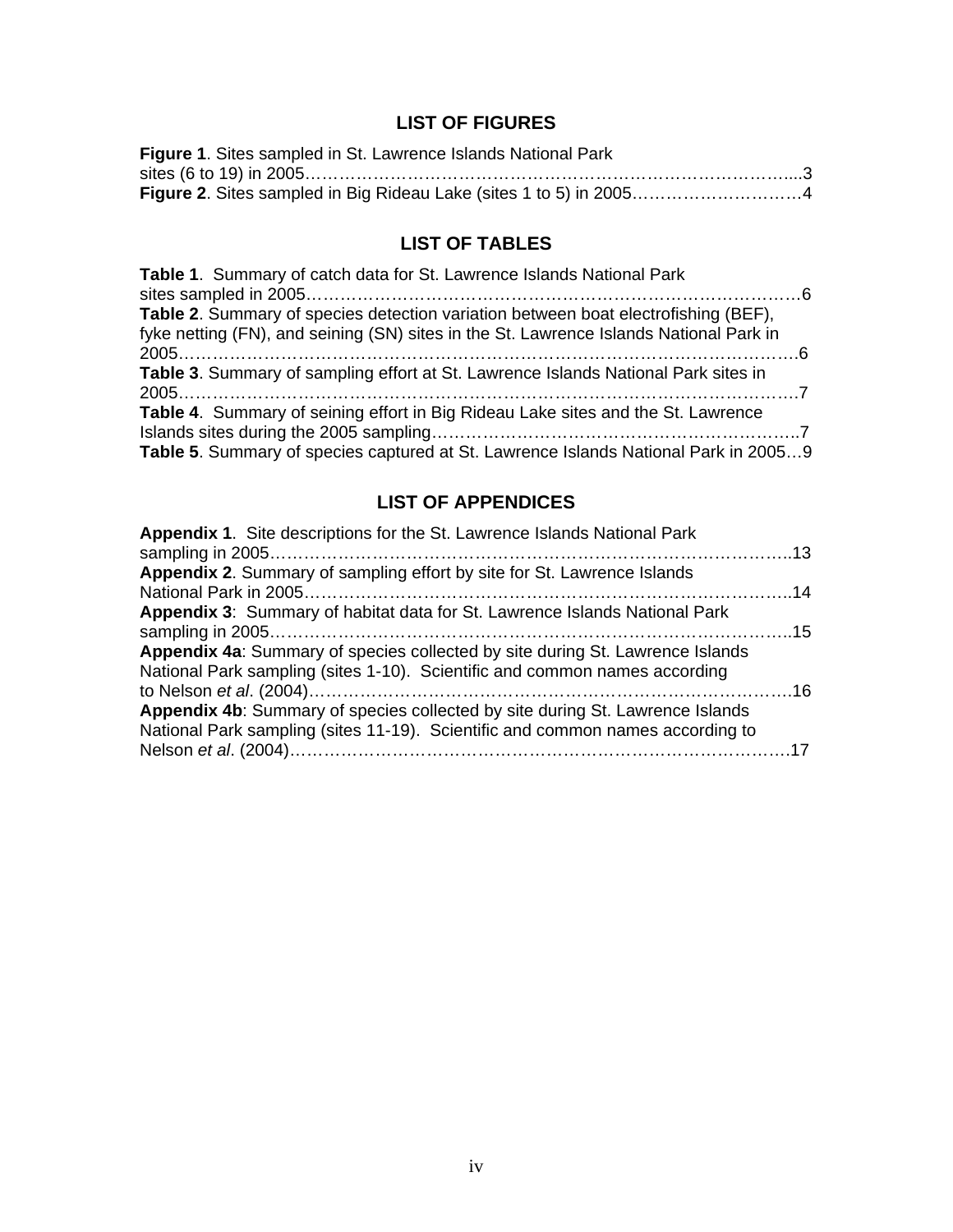## **ABSTRACT**

In 2005, a survey of fish assemblages in portions of the St. Lawrence Islands National Park, and the Rideau Waterway was conducted by Fisheries and Oceans Canada (DFO) and members of the park staff. A total of 19 sites in the St. Lawrence River and Big Rideau Lake were sampled using boat electrofishing, bag seining, fyke netting and minnow traps. A total of 1924 fishes were captured, representing 26 species, including three species at risk (bridle shiner, grass pickerel and pugnose shiner). During the 2005 sampling, boat electrofishing caught the highest number of species, relative to seining and fyke netting. Of the 26 species captured, 24 species were caught by boat electrofishing (including seven species exclusively caught electrofishing), 18 species were caught seining (including two species exclusively caught seining), 8 species were caught fyke netting (none were exclusive to fyke netting), and no fish were captured in the minnow traps. Seining caught the greatest number of species at risk.

## **RÉSUMÉ**

En 2005, une étude sur les assemblages de poissons dans des parties du parc national des îles-du-Saint-Laurent, et la voie d'eau Rideau a été menée par Pêches et Océans Canada (MPO) et des membres du personnel du parc. Un total de 19 sites dans le fleuve Saint-Laurent et du lac Big Rideau ont été échantillonnés en utilisant la pêche électrique en bateau, la senne en sac, le verveux et les nasses à vairon. Un total de 1 924 poissons ont été capturés, représentant 26 espèces, y compris trois espèces en péril (le brochet vermiculé, le mené camus et le mené d'herbe). Au cours de l'échantillonnage de 2005, la pêche électrique en bateau a permis de capturer le plus grand nombre d'espèces par rapport à la senne et au verveux. Des 26 espèces capturées, 24 espèces ont été capturées par la pêche électrique en bateau (y compris sept espèces prises exclusivement par la pêche électrique), 18 espèces ont été prises par la senne (y compris deux espèces exclusivement prises par la senne), 8 espèces ont été prises par verveux (aucun échantillonnage n'était exclusivement par verveux), et aucun poisson n'a été capturé dans les nasses à vairon. La senne a permis de capturer le plus grand nombre d'espèces en péril.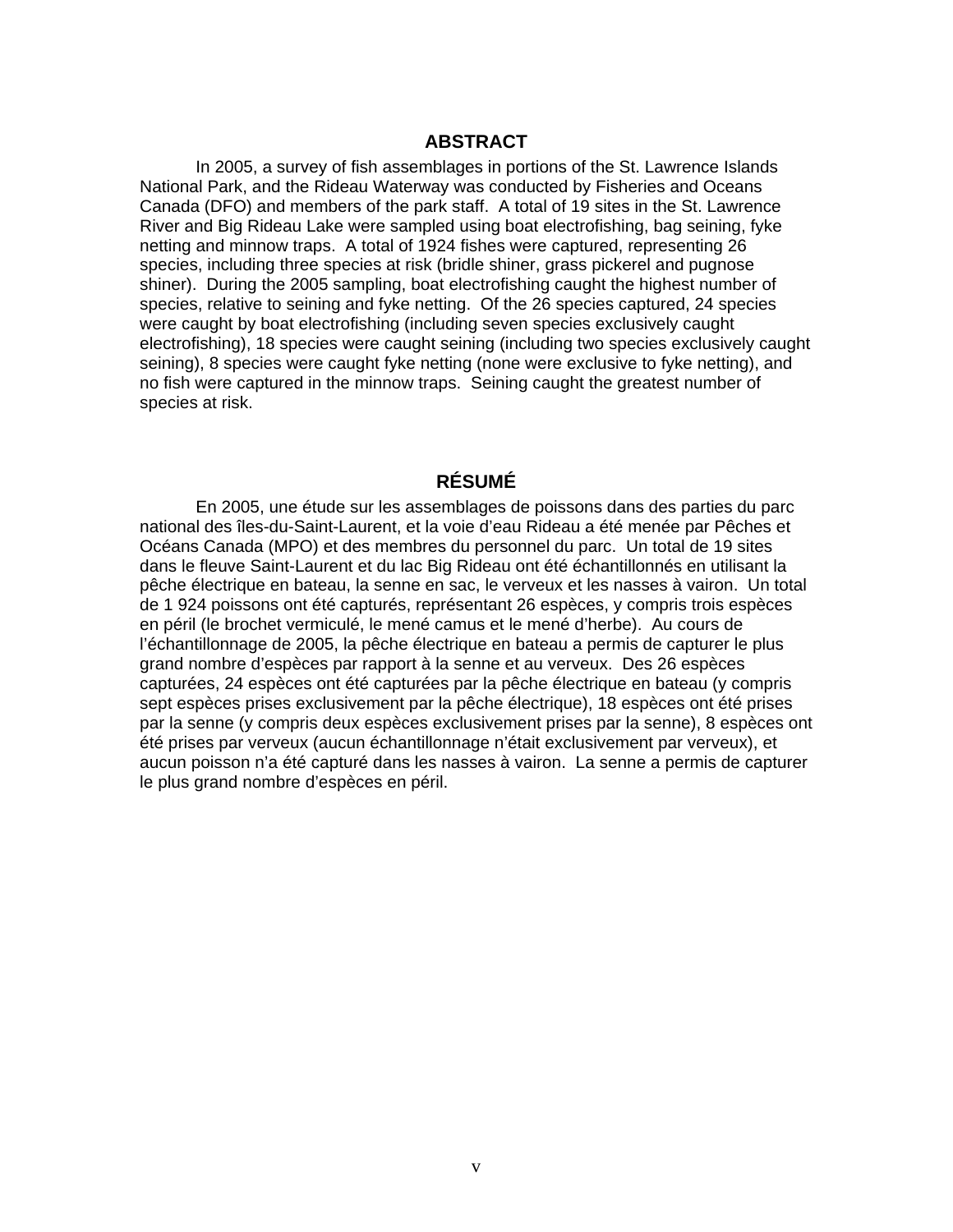### **1.0 INTRODUCTION**

The St. Lawrence Islands National Park is located between Brockville and Gananoque in eastern Ontario (Figure 1). In 2005, Fisheries and Oceans Canada (DFO), and St. Lawrence Islands National Park staff conducted a fish survey in the Park: 1) to introduce Park staff to proper fish sampling techniques using a variety of sampling gear; 2) to instruct Park staff on fish identification; 3) to survey the fish assemblage of St. Lawrence Islands National Park and the Rideau Waterway; and, 4) to determine the current status of fish species at risk within the Park. Both active and passive gear types were used during the survey. Active gear included boat electrofishing and seining, and the passive gear included fyke nets and minnow traps. Sampling took place on June 21 and 22, 2005. Sampling in the Park occurred mainly on the shoreline of Grenadier Island, adjacent to Mallorytown Landing. Sampling also took place in Big Rideau Lake, near Smiths Falls, Ontario.

## **2.0 METHODS**

### **2.1 SITE SELECTION**

The sampling of the St. Lawrence Islands National Park was primarily focussed on littoral habitat. Site selection beyond this criterion was based on the recommendation of the St. Lawrence Islands National Park staff. Areas thought to contain species at risk, based on Park staff experience, were targeted for sampling. Sites 1-5 were located on Big Rideau Lake (Figure 1, Appendix 1), and the remaining sites, 6-19, were located within the St. Lawrence River (Figure 2, Appendix 1).

#### **2.2 ELECTROFISHING SAMPLING**

The electrofishing portion of the sampling was conducted by the DFO crew using a 6.35 m Model SR-20 Smith-Root electrofishing boat equipped with a Model 7.5 kW Smith-Root generator, a 7.5 GPP control box, three kick plates and dual foot pedals. Each transect was sampled twice; at the end of each transect the power was shut down, the boat was turned around, and sampling continued along the transect in the opposite direction until the initial start location was once again reached. A standard power output of 2000-3000 watts was maintained along the entire transect. Each transect was approximately 400 m in length, and was sampled for approximately 800 seconds. Sampling data recorded at each site included capture method, sampling effort,

1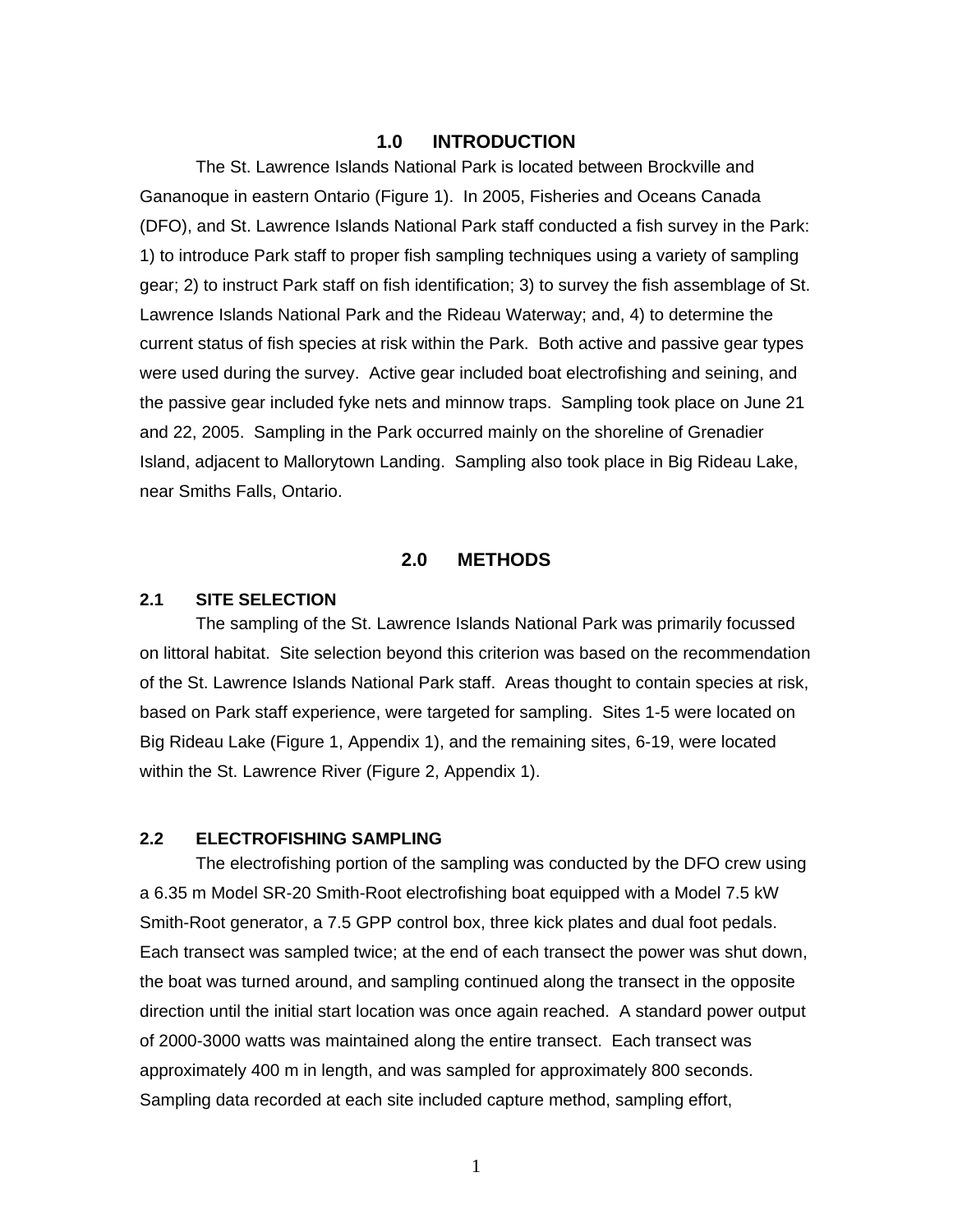electrofishing settings, and a description of the sampling equipment. Two netters retrieved the stunned fishes as they appeared, and all fishes were transferred into a livewell within the boat. The fishes were identified, tallied, and discrete length measurements of minimum and maximum lengths were recorded for all species captured. Although most fishes were released, voucher specimens of each species were preserved in 10% formalin for lab verification.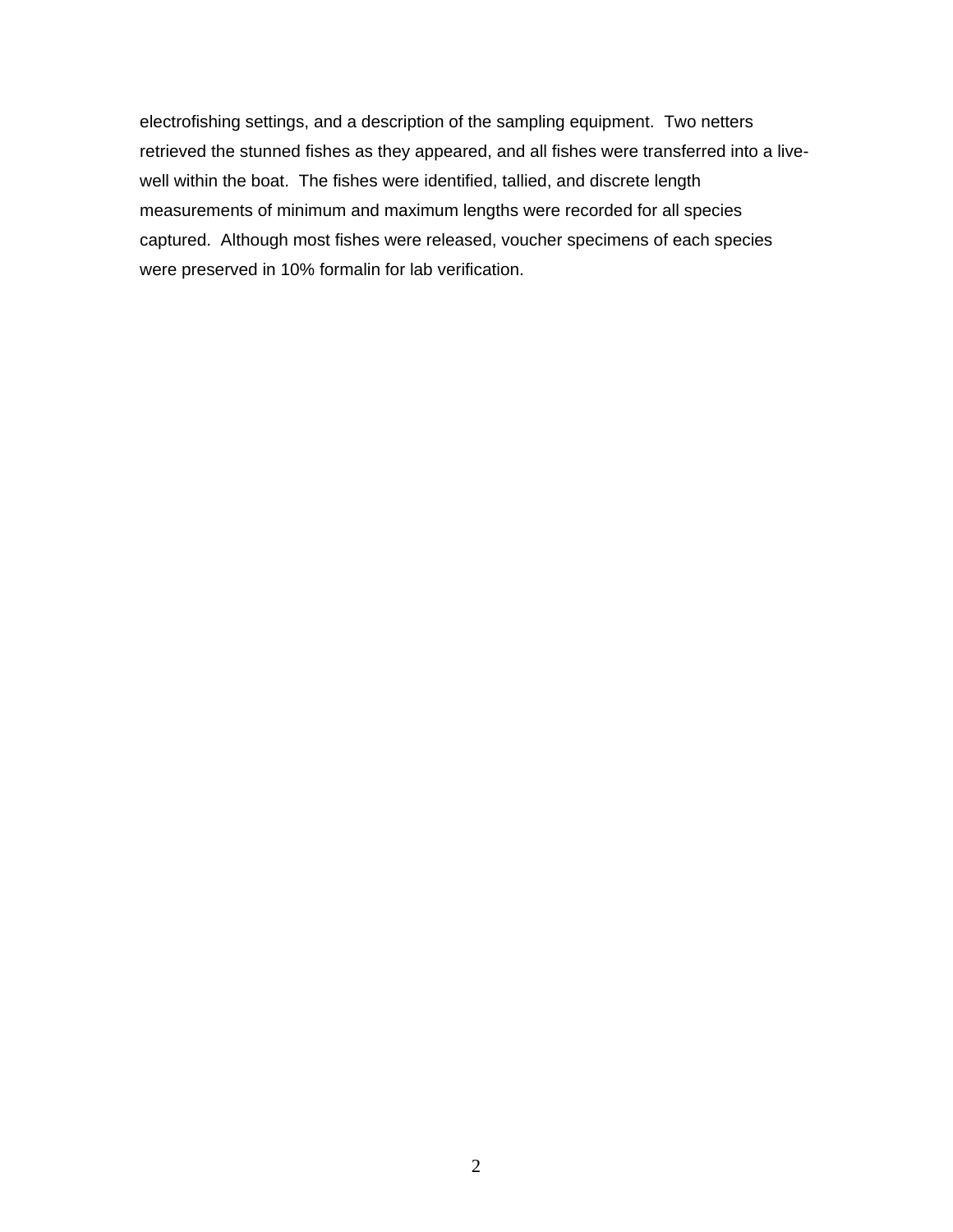

**Figure 1**. Sites sampled in St. Lawrence Islands National Park (sites 6 to 19) in 2005. Numbers on map correspond to site codes in Appendix 1.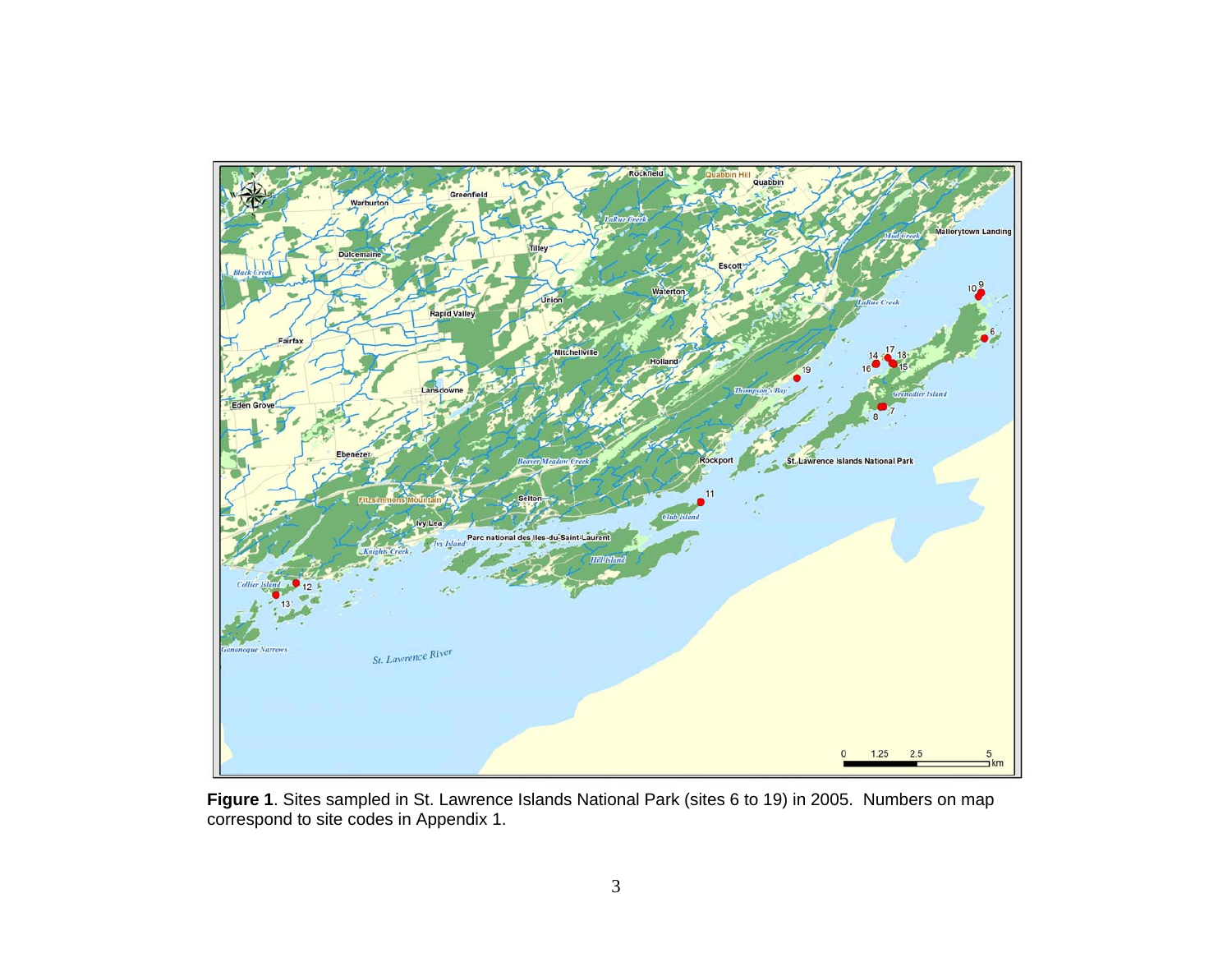

**Figure 2**. Sites sampled in Big Rideau Lake (sites 1 to 5) in 2005. Numbers on the map correspond to the site codes in Appendix 1.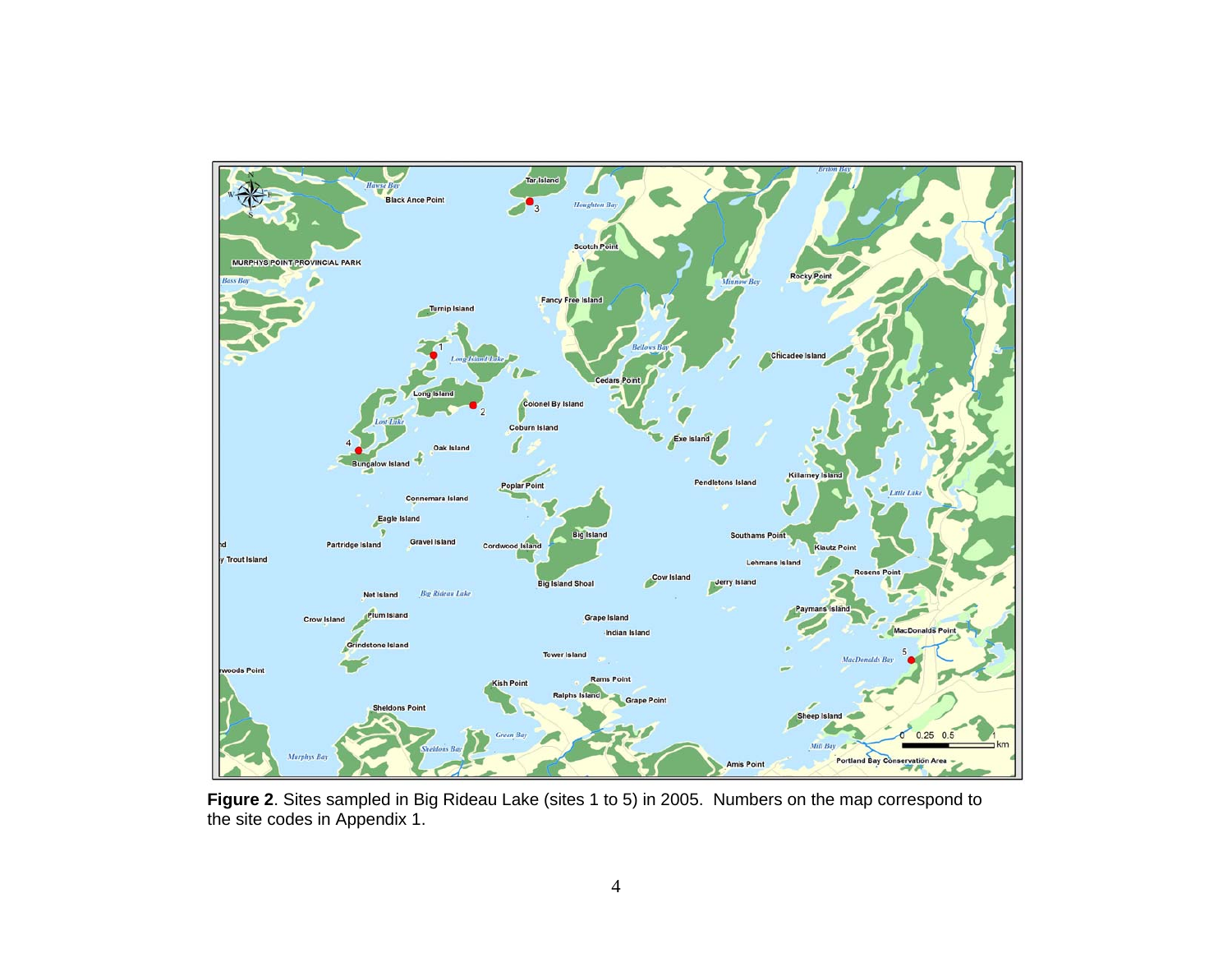#### **2.3 FYKE NET SAMPLING**

The fyke nets were set perpendicular to shore in close proximity to areas that were sampled by bag seining. The fyke nets were set, left overnight, and fished the following day (approximately 24 h sets). The effort was recorded as the difference between the Start Time (the time the net was set) and Stop Time (the time of retrieval). Fishes were identified, counted and released. Minimum and maximum lengths were recorded for each of the species identified. Voucher specimens of each species were preserved in 10% formalin for lab verification.

#### **2.4 MINNOW TRAP SAMPLING**

Two minnow traps were set in conjunction with each of the fyke net sets. The minnow traps were set along the outside, and to the posterior, of the fyke net wings. The minnow traps were not baited. Sampling of fishes would have followed the protocol outlined in the fyke net sampling; however, no fishes were caught in the minnow traps.

## **2.5 BAG SEINING**

Seining was performed using an 8.5 m bag seine with 6.35 mm square mesh. The number of hauls per site varied from one to five. This variation in haul numbers was due to time constraints, damage to the net (for sites with only a single haul), and the capture of new species within consecutive hauls, as it is protocol to continue seining until no new species are captured (in the case of five hauls at Site 3). Fishes caught were put into buckets corresponding to the haul number (e.g. fishes from the second seine haul were placed into bucket #2), until the seining was completed. Upon completion, the fishes were identified, counted, measured and released. For some of the sites, voucher specimens were preserved in 10% formalin for verification in a laboratory.

### **2.6 SPECIES AT RISK**

Discrete individual length and weight measurements were taken of all species at risk caught during sampling.

#### **2.7 HABITAT DATA COLLECTION**

Habitat measurements at each site include: air temperature, water temperature, conductivity, water depth, flow rate, substrate components, aquatic vegetation, riparian

5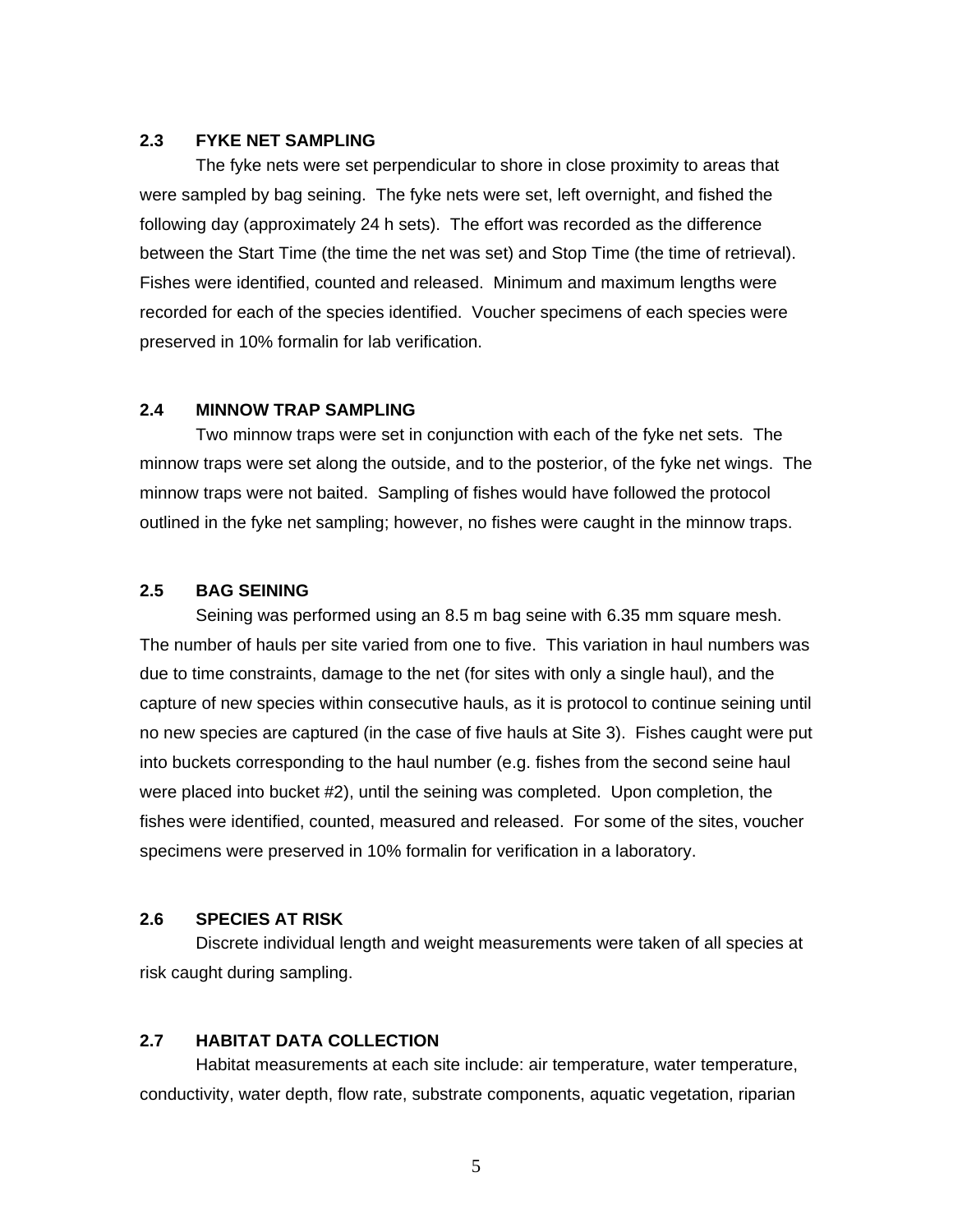vegetation, floodplain use, bank slope, channel cover, and weather conditions. Habitat data were collected prior to seining and retrieving fyke nets, but after electrofishing.

## **3.0 RESULTS**

## **3.1 FYKE NET SAMPLING**

Two sites were sampled using the fyke net/minnow trap combination. A total of 16 fishes, representing 8 species, were captured at the two sites (all caught in the fyke nets) (Tables 1 and 2). The brown bullhead was the only common species captured between the two sets (Appendix 4b). The species richness differed by only a single species between the two sets, with the fyke net catch at Site 14 containing five species, as compared to the fyke net catch of four species at Site 15 (Table 2, Appendix 4b). The catch at Site 14 also contained a greater number of fishes (n=11) than at Site 15 (n=5) (Tables 1 and 2, Appendix 4b). The mean CPUE was 0.3765 fish/hr; the mean effort was 21.25 hrs; and the total sampling effort was 42.5 hrs (Table 3, Appendix 2).

**Table 1**. Summary of catch data for St. Lawrence Islands National Park sites sampled in 2005; boat electrofishing (BEF), fyke netting (FN), and seining (SN). BR – Big Rideau Lake sites, STL – St. Lawrence Islands sites.

| <b>Fishes Caught</b> | <b>BEF</b> | <b>FN</b> | $SN -$<br><b>BR</b> | $SN -$<br><b>STL</b> | $SN -$<br><b>Total</b> |
|----------------------|------------|-----------|---------------------|----------------------|------------------------|
| Total                | 472        | 16        | 174                 | 1262                 | 1436                   |
| Mean (per site)      | 94.4       | 8         | 38.4                | 180.29               | 119.66                 |
| Minimum (per site)   | 20         | 5         | 6                   |                      |                        |
| Maximum (per site)   | 322        | 11        | 105                 | 874                  | 874                    |

**Table 2**. Summary of species detection variation between boat electrofishing (BEF), fyke netting (FN), and seining (SN) sites in the St. Lawrence Islands National Park in 2005. BR – Big Rideau Lake sites, STL – St. Lawrence Islands sites.

|                               |            |           | $SN -$    | $SN -$     | $SN -$       |
|-------------------------------|------------|-----------|-----------|------------|--------------|
| <b>Species Detection</b>      | <b>BEF</b> | <b>FN</b> | <b>BR</b> | <b>STL</b> | <b>Total</b> |
| <b>Species Richness</b>       | 24         |           |           | 18         | 18           |
| <b>Unique Species</b>         |            |           |           |            |              |
| <b>Common Species</b>         | 17         |           |           | 16         | 16           |
| <b>Total Species Richness</b> |            |           | 26        |            |              |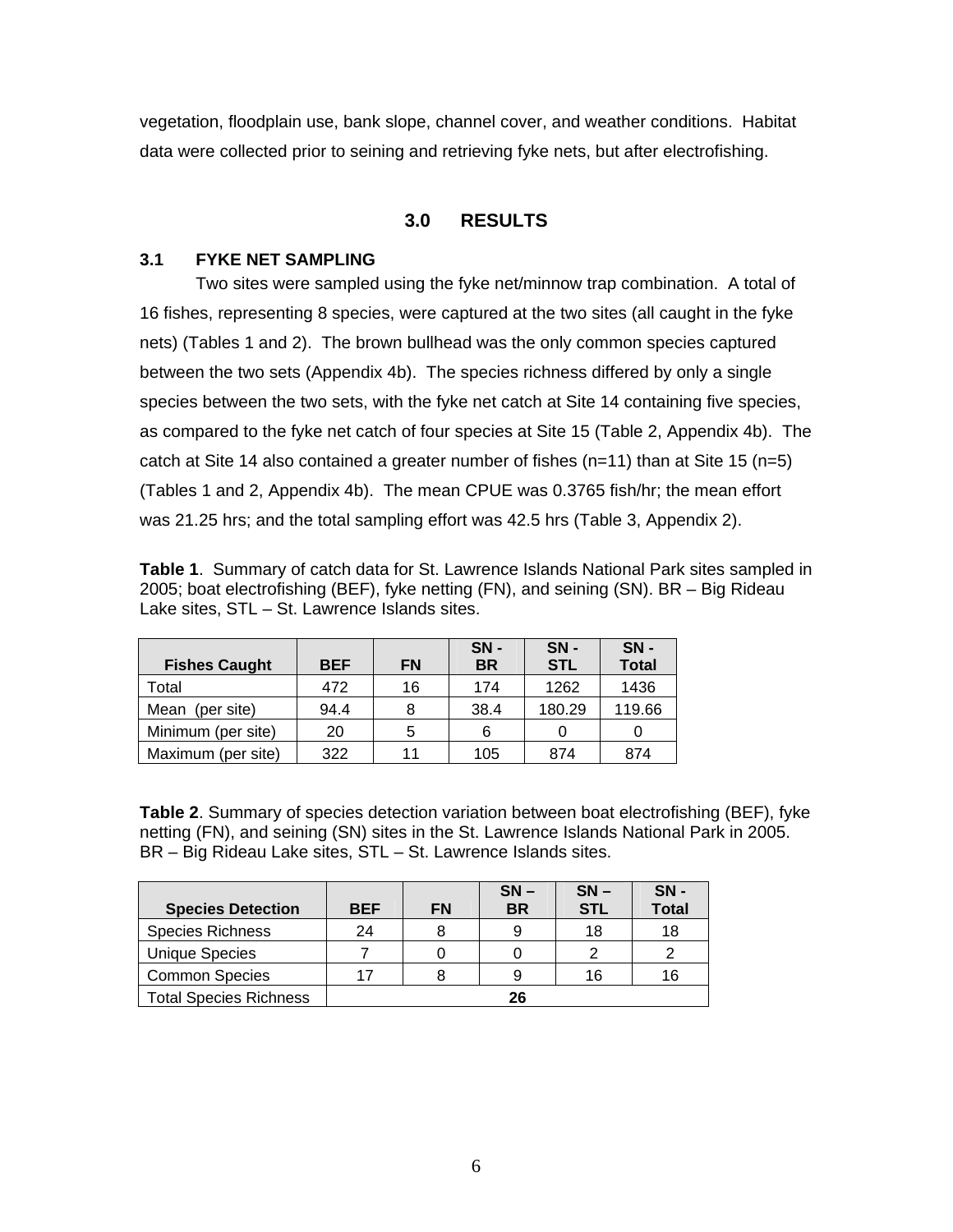| <b>Sampling Effort</b>     | <b>BEF</b> | <b>FN</b> |
|----------------------------|------------|-----------|
| Mean CPUE (fish/hr)        | 405.44     | 0.38      |
| Mean Effort/Site (hr)      | 0.23       | 21.25     |
| Total Sampling Effort (hr) | 1.16       | 42.5      |

**Table 3**. Summary of sampling effort at St. Lawrence Islands National Park sites in 2005. Boat electrofishing (BEF) and fyke netting (FN). See Appendix 2 for raw data.

## **3.2 BOAT ELECTROFISHING**

Five sites were sampled within the Park using the boat electrofishing unit. A total of 481 fishes, representing 24 species, were captured from all electrofished sites (Tables 1 and 2). The lowest catch (20) was at Site 3, and the highest catch (331) was at Site 4 (Table 1, Appendix 4a). The mean CPUE was 413.17 fish/hr; and, the mean effort per site was 0.233 hrs; the total overall effort was 1.16 hrs (Table 3, Appendix 2).

### **3.3 BAG SEINING**

Twelve sites were sampled using an 8.5 m bag seine. Five sites were sampled in Big Rideau Lake (sites 1-5), and seven sites (sites 6-8, 16-19) were sampled in the St. Lawrence River (Appendix 2). A total of 1436 fishes were captured, representing 18 species (Tables 1 and 2). The lowest catch occurred at Site 17, where no fish were caught, while the highest catch occurred at Site 19 where 874 fishes were caught (Table 1, Appendix 4a, 4b).

 The seining in the St. Lawrence River caught 18 species, with two unique species. Nine species, none unique, were captured in Big Rideau Lake (Table 2). Total sampling effort in Big Rideau Lake was 15 hauls over five sites, and total effort for the St. Lawrence was 13 hauls over seven sites (Table 4, Appendix 2). Total fishes caught were 174 in Big Rideau, and 1262 in the St. Lawrence, resulting in a mean of 38.4 fishes per site, and 180.29 fishes per site, respectively (Table 1).

**Table 4**. Summary of seining effort in Big Rideau Lake sites and the St. Lawrence Islands sites during the 2005 sampling.

| <b>Sampling Effort</b>               | <b>Big Rideau Lake</b> | <b>St. Lawrence River</b> |
|--------------------------------------|------------------------|---------------------------|
| Mean CPUE (fish/haul)                | 11.6                   | 97.08                     |
| Mean Effort/site (haul/site)         |                        | 19                        |
| <b>Total Sampling Effort (hauls)</b> | 15                     | 13                        |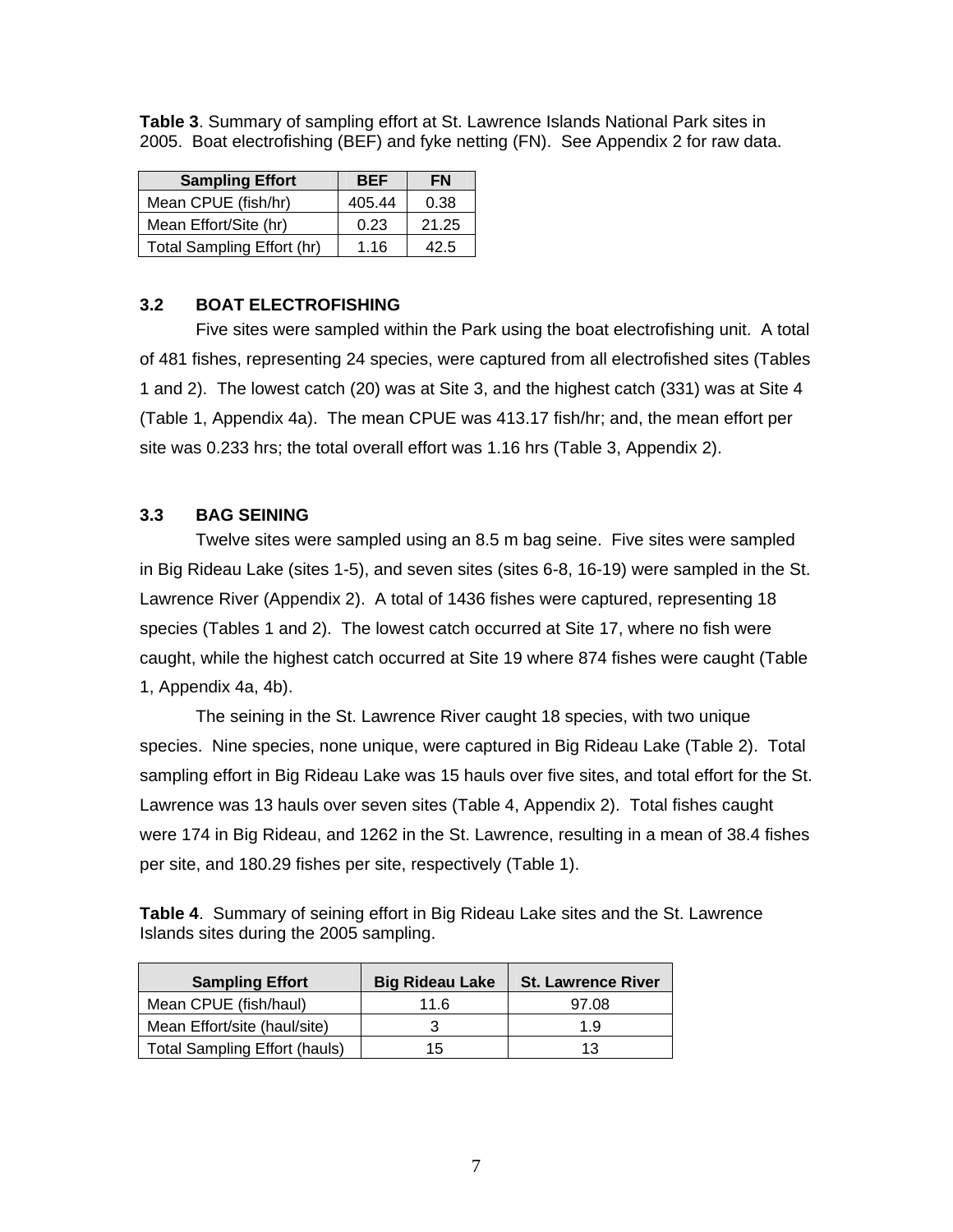### **3.4 SPECIES AT RISK**

Two species at risk, pugnose shiner, Endangered, bridle shiner, Special Concern and grass pickerel, Special Concern, were captured during the 2005 survey (scientific names listed in Appendix 4). Pugnose shiner was captured at three sites, with a total of 256 specimens captured. Of the 256 pugnose shiner specimens captured, 247 were captured in a single haul at Site 19. A total of eight bridle shiners were captured at four sites, one sampled by electrofishing and three by seining. Of the eight bridle shiners captured, five were captured within a single seine haul at Site 19. A total of two grass pickerel were captured at Site 12 by boat electrofishing.

## **3.5 HABITAT DATA**

Four of the five sites located in Big Rideau Lake were primarily free of aquatic macrophytes. Sites 1-4 in Big Rideau Lake all had less than 40% aquatic macrophytes (emergent vegetation represented the only aquatic macrophytes present). Site 5, located directly off the Portland Municipal launch on the southeast shore of Big Rideau Lake, had 40% emergent, 40% submergent, and 20% floating vegetation, and was heavily vegetated in contrast to the other sites in Big Rideau Lake. Of the sites located in the St. Lawrence River, all but sites 6, 7, 8 and 16 contained greater than 50% macrophyte presence. Sites were dominated by submergent, emergent or slender emergent vegetation.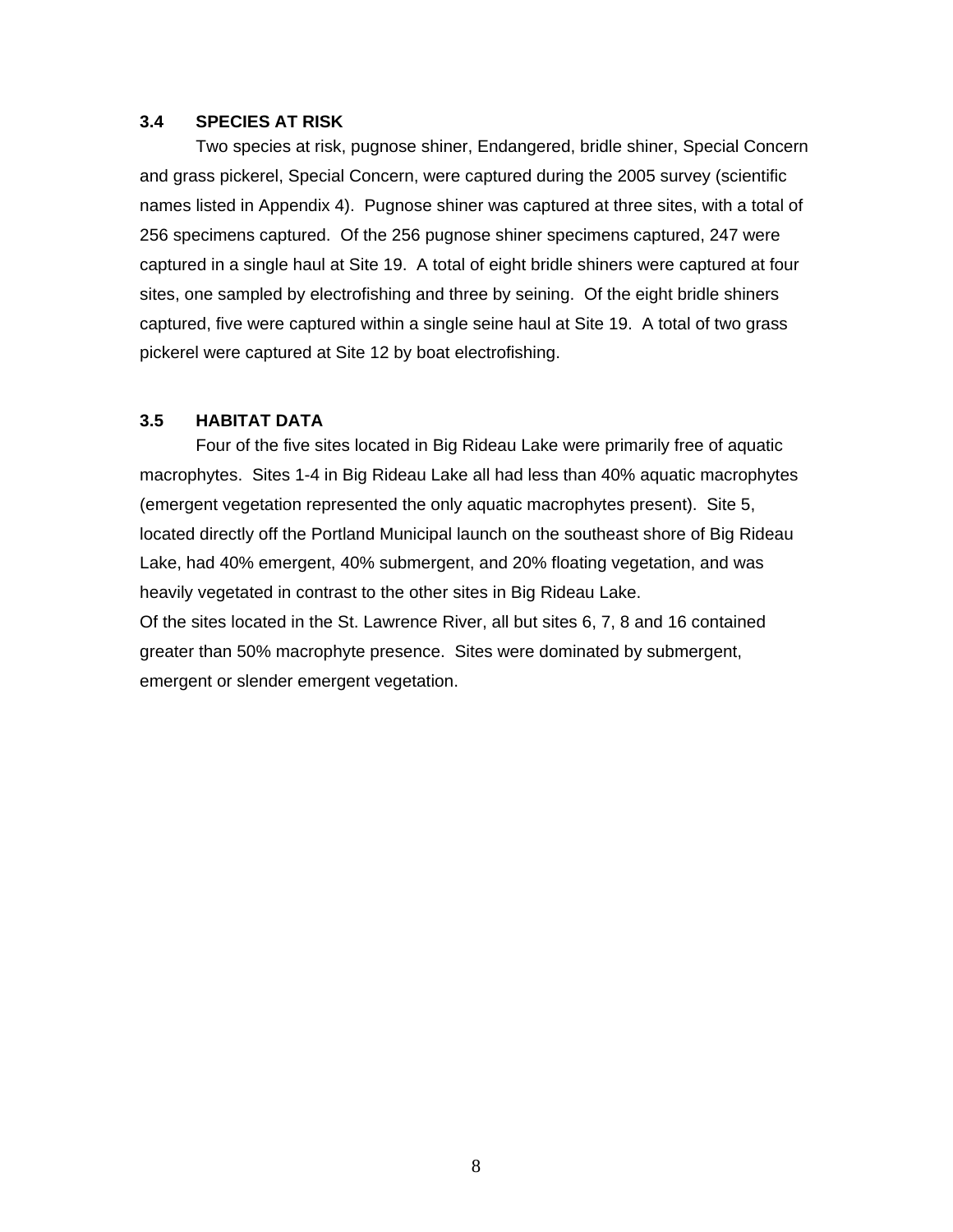**Table 5**. Summary of species captured at St. Lawrence Islands National Park in 2005 boat electrofishing (BEF); fyke netting (FN); and seining (SN). BR – Big Rideau Lake sites, STL – St. Lawrence Islands sites. See Appendix 4 for list of scientific and common names.

| <b>Common Name</b>      | <b>BEF</b>              | <b>FN</b>      | $SN -$<br><b>BR</b> | $SN -$<br><b>STL</b> |
|-------------------------|-------------------------|----------------|---------------------|----------------------|
| banded killifish        | 3                       |                | 5                   | 49                   |
| black crappie           |                         |                |                     | 3                    |
| blackchin shiner        | 26                      | 1              |                     | 322                  |
| bluegill                | 3                       | $\overline{1}$ | 88                  | 45                   |
| bluntnose minnow        | 71                      | 1              | 35                  | 404                  |
| bowfin                  | $\overline{2}$          | $\overline{2}$ |                     |                      |
| brassy minnow           | 8                       |                |                     |                      |
| bridle shiner           | $\overline{1}$          |                | 1                   | 6                    |
| brook stickleback       | 3                       |                |                     | 19                   |
| brown bullhead          | 51                      | 3              |                     | 1                    |
| central mudminnow       | $\overline{2}$          |                |                     |                      |
| common carp             | 5                       |                |                     |                      |
| golden shiner           | 13                      | 1              | 4                   | 1                    |
| grass pickerel          | $\overline{c}$          |                |                     |                      |
| lamprey sp.             | $\overline{1}$          |                |                     |                      |
| largemouth bass         | 162                     |                | 3                   | 4                    |
| longnose gar            | $\overline{\mathbf{c}}$ |                |                     |                      |
| mimic shiner            | $\overline{1}$          |                |                     | 45                   |
| northern pike           | 4                       |                |                     |                      |
| pugnose shiner          | $\overline{4}$          |                |                     | 252                  |
| pumpkinseed             | 28                      | $\overline{c}$ | 14                  | 24                   |
| rock bass               | 6                       | 5              | $\overline{7}$      | 18                   |
| smallmouth bass         | 1                       |                |                     | 1                    |
| spotfin shiner          | $\overline{2}$          |                |                     | 41                   |
| tessellated darter      |                         |                |                     | $\overline{2}$       |
| yellow perch            | 71                      |                | 17                  | 24                   |
| <b>Species Richness</b> | 24                      | 8              | 9                   | 18                   |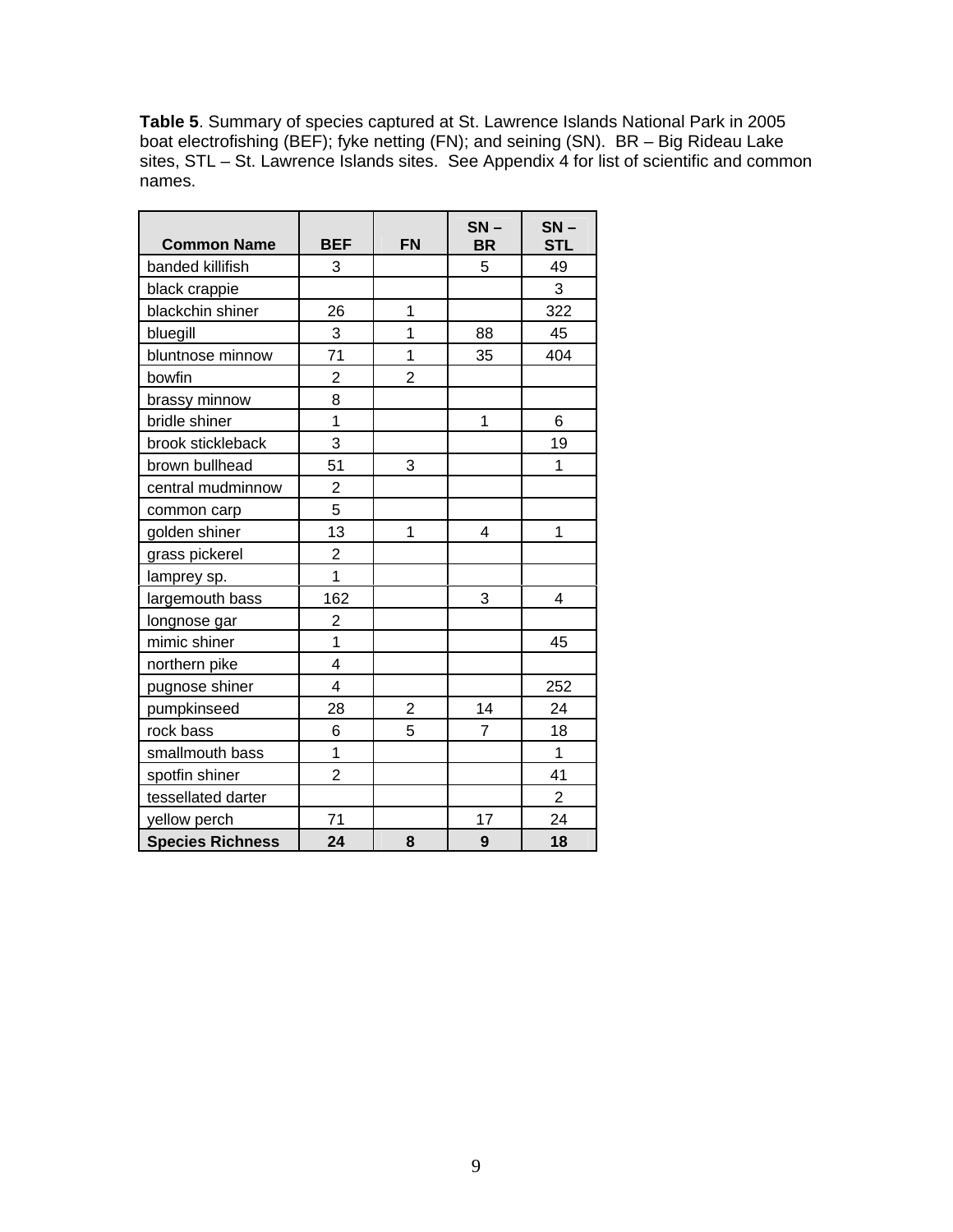### **4.0 DISCUSSION**

During the 2005 sampling, boat electrofishing had the highest success in terms of the number of species caught, relative to seining and fyke netting. Three times the number of species was captured boat electrofishing than fyke netting. Of the 26 species captured, 24 species were caught by boat electrofishing (including seven species exclusively caught electrofishing), 18 species were caught seining (including two species exclusively caught seining), and eight species were caught fyke netting (none exclusive to fyke netting) (Table 2). From the data collected, it appears that boat electrofishing was more effective at catching brassy minnow, central mudminnow, common carp, grass pickerel, longnose gar and northern pike, than either seining or fyke netting. However, seining appears to be more efficient at catching black crappie, blacknose minnow and tessellated darter. These findings highlight the importance of incorporating several sampling methods when attempting to conduct a general survey of species.

 Although boat electrofishing sampling did result in the capture of all three species at risk, it only captured a single bridle shiner (Site 9), and only four pugnose shiners (all captured at Site 12). No species at risk were captured using fyke nets, despite being located adjacent to sites where both species at risk were captured. The greatest success in capturing species at risk was achieved by seining. Using this method, 252 pugnose shiners were captured at two sites, and seven bridle shiners were captured at three sites. The capture of species at risk was limited to five sites, with Site 19 accounting for 247 of the pugnose shiners and five bridle shiners, Site 6 accounting for five pugnose shiners and one bridle shiner, sites 5 and 9 both had one bridle shiner, and Site 12 accounted for the remaining four pugnose shiners and the two grass pickerel. With the exception of Site 6 with only 40% emergent vegetation, the species at risk were limited to sites with extensive macrophyte growth. Sites 5, 9, 12 and 19 were all 100% vegetated, with submergent and slender emergent macrophytes dominating the plant types present. This evidence supports the observations in the COSEWIC assessment and status reports on both the grass pickerel and pugnose shiner (Crossman and Holm 2005, Holm and Mandrak 2002), and suggests that future surveys in the St. Lawrence Islands National Park of grass pickerel, pugnose shiner, as well as bridle shiner, should target highly vegetated areas, with an emphasis on areas dominated by submergent and slender emergent vegetation.

10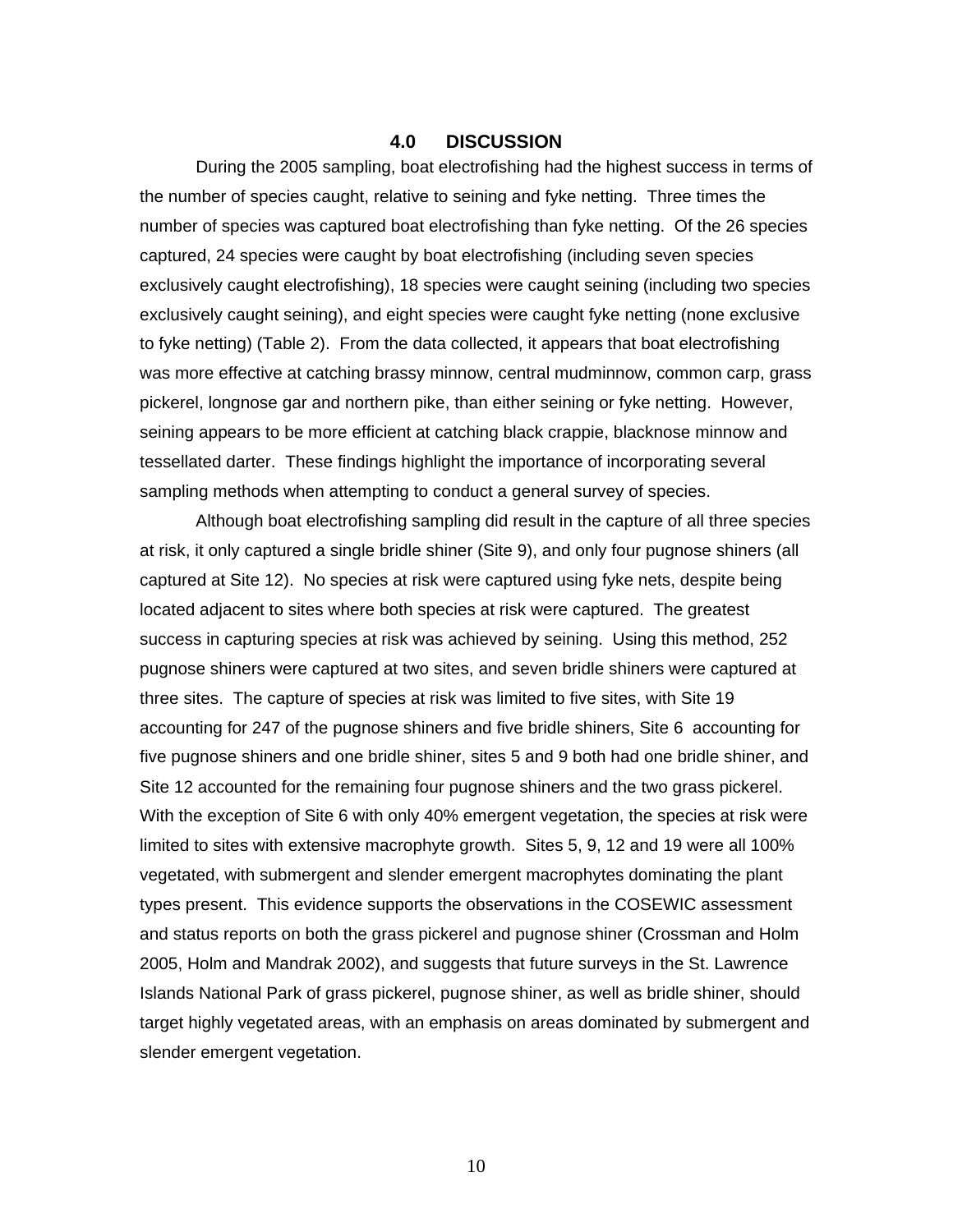Only a single species at risk specimen was captured in the Big Rideau Lake portion of the sampling. Although sampling effort was higher in Big Rideau Lake than in the St. Lawrence Islands, it may prove beneficial to incorporate other sampling techniques in Big Rideau Lake in an effort to locate more species, especially additional species at risk.

 Despite 26 species being caught in the St. Lawrence Islands National Park during the 2005 survey, several species including the chestnut lamprey, lake sturgeon (Threatened), and river redhorse (Special Concern), which have been historically documented in the area, were not detected (Mandrak and Crossman 1992, COSEWIC 2004). However, it is possible that with additional sampling effort, and by targeting habitat more suited to their particular needs, these species could be located in future surveys of the Park.

## **5.0 ACKNOWLEDGMENTS**

Funding for this study was provided by the DFO SARCEP Programme. Special thanks to the field crew members C. Bellemore, A. Doolittle, A. Drake, T. Lusk, L. O'Keefe and J. VanWieren.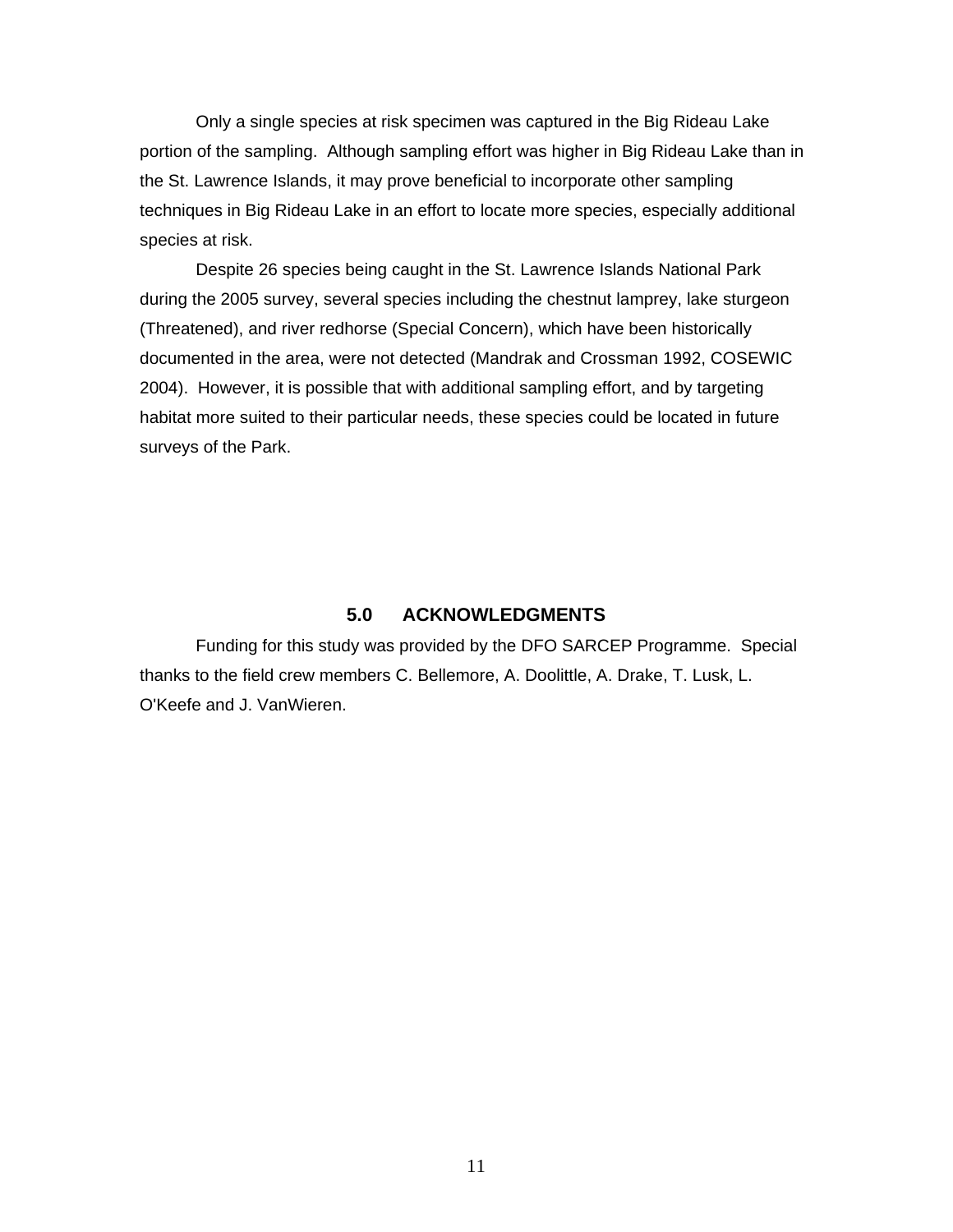## **6.0 LITERATURE CITED**

- COSEWIC. 2006. Canadian Species at Risk. Available: http://www.cosewic.gc.ca/eng/sct0/sar\_2004\_11\_e.cfm#special. Accessed: May 31, 2006.
- Crossman, E.J. and E. Holm. 2005. COSEWIC status report on the grass pickerel *Esox americanus vermiculatus* in Canada, *in* COSEWIC assessment and status report on the grass pickerel *Esox americanus vermiculatus* in Canada. Committee on the Status of Endangered Wildlife in Canada. Ottawa. 1-27 pp.
- Holm, E. and N.E. Mandrak. 2002. Update COSEWIC status report on the pugnose shiner *Notropis anogenus* in Canada, *in* COSEWIC assessment and update status report on the pugnose shiner *Notropis anogenus* in Canada. Committee on the Status of Endangered Wildlife in Canada. Ottawa. 1-15 pp.
- Mandrak, N.E. and E.J. Crossman. 1992. A Checklist of Ontario Freshwater Fishes: Annotated with Distribution Maps. Royal Ontario Museum, Toronto, Ontario.
- Nelson, J.S., E.J. Crossman, H. Espinosa-Perez, L.T. Findley, C.R. Gilbert, R.N. Lea, and J.D. Williams. 2004. Common and scientific names of fishes from the United States, Canada, and Mexico. American Fisheries Society. Special Publications 29, Bethesda Maryland. 386 pp.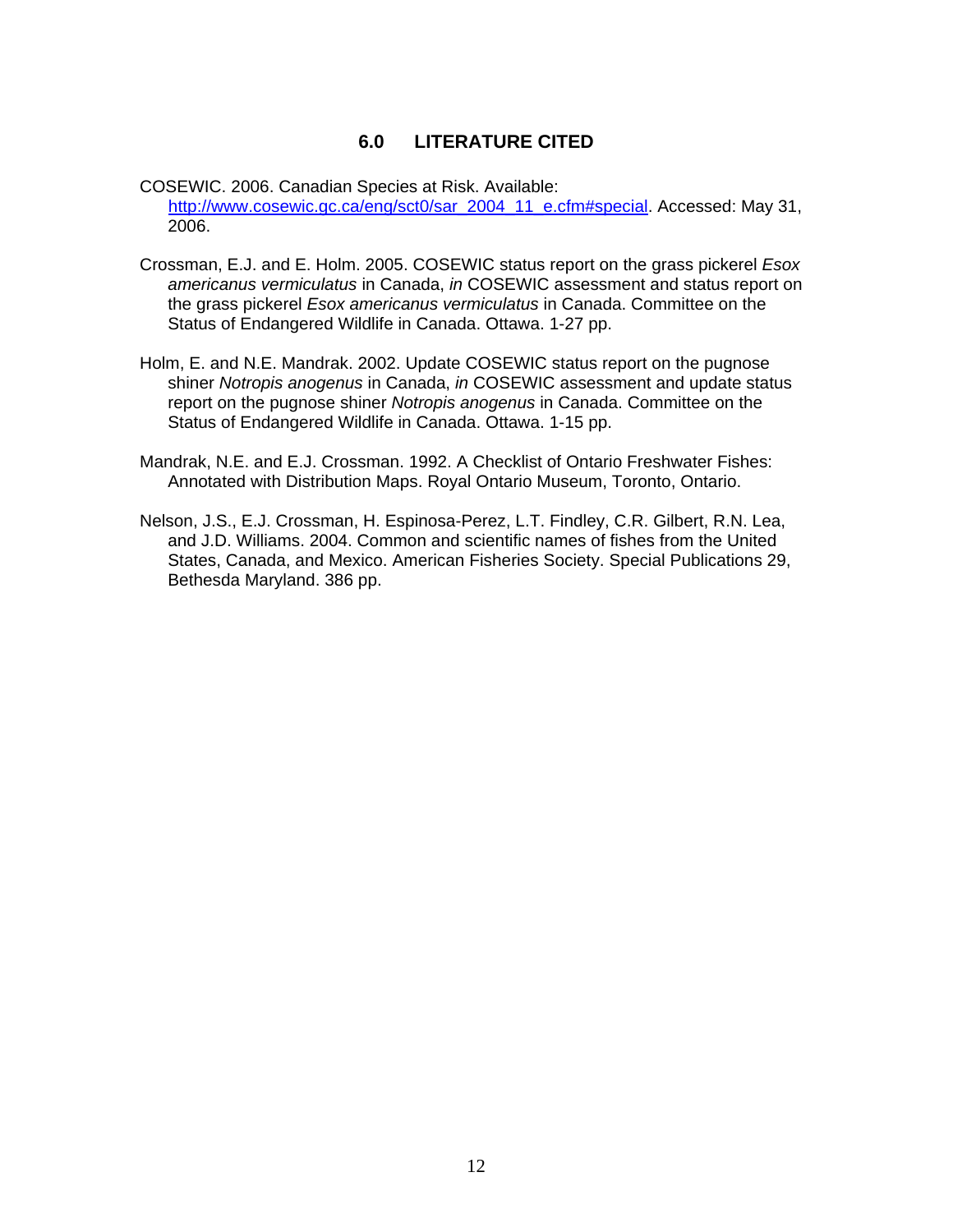**Appendix 1**. Site descriptions for the St. Lawrence Islands National Park sampling in 2005. Map # corresponds to site numbers on maps in Figure 1 and Figure 2.

| # on<br>Map    | <b>Field Number</b> | <b>Date</b> | <b>Narrative Locality Description</b>                                                     | <b>Start</b><br>Latitude | <b>Start</b><br>Longitude |
|----------------|---------------------|-------------|-------------------------------------------------------------------------------------------|--------------------------|---------------------------|
|                | STLW05062105001     | 21/06/2005  | Easternmost end of Long Lake, Big Rideau Lake                                             | 44.7407                  | $-76.22308$               |
| $\mathbf{2}$   | STLW05062105002     | 21/06/2005  | Adjacent to Colonel By Island, Big Rideau Lake                                            | 44.73578                 | $-76.21919$               |
| 3              | STLW05062105003     | 21/06/2005  | Southwest side of Tar Island, Big Rideau Lake                                             | 44.7557                  | -76.21367                 |
| 4              | STLW05062105004     | 21/06/2005  | NW corner of Colonel By Island, Big Rideau Lake                                           | 44.73138                 | -76.23039                 |
| 5              | STLW05062105005     | 21/06/2005  | Directly off of Portland Municipal launch, Hwy 15, Big Rideau Lake                        | 44.71091                 | $-76.17642$               |
| 6              | STLW05062205001     | 22/06/2005  | East side of Genadier Island, Park side Grenadier East - Hefferman<br><b>Eating House</b> | 44.42341                 | $-75.84412$               |
| $\overline{7}$ | STLW05062205002     | 22/06/2005  | At the Grenadier Central launch /docking ; site located on west bank                      | 44.40221                 | $-75.87525$               |
| 8              | STLW05062205003     | 22/06/2005  | Beach site to the west of docking area                                                    | 44.4021                  | $-75.87617$               |
| 9              | STLW05210605001     | 21/06/2005  | East end of Grenadier Island; St. Lawrence River                                          | 44.43746                 | $-75.84517$               |
| 10             | STLW05210605002     | 21/06/2005  | Northeast Corner of Grenadier Island; St. Lawrence River                                  | 44.4363                  | $-75.84606$               |
| 11             | STLW05210605003     | 21/06/2005  | South of Rockport; East end Club Island                                                   | 44.37286                 | -75.93177                 |
| 12             | STLW05210605004     | 21/06/2005  | Northeast Corner of Collier Island; small bay/inlet                                       | 44.34785                 | -76.05675                 |
| 13             | STLW05210605005     | 21/06/2005  |                                                                                           | 44.34407                 | $-76.0629$                |
| 14             | STLW05220605hn001   | 22/06/2005  | South Shore of Indian Island                                                              | 44.41552                 | $-75.87748$               |
| 15             | STLW05220605hn002   | 22/06/2005  | South shore of Genadier Island                                                            | 44.41542                 | $-75.8721$                |
| 16             | STLW05220605sn001   | 22/06/2005  | South Shore of Indian Island                                                              | 44.41541                 | -75.87767                 |
| 17             | STLW05220605sn002   | 22/06/2005  | North Shore of Square Island, St. Lawrence Islands National Park                          | 44.41735                 | -75.87397                 |
| 18             | STLW05220605sn003   | 22/06/2005  | North shore of Grenadier Island                                                           | 44.41568                 | $-75.87253$               |
| 19             | STLW05220605sn004   | 22/06/2005  | North Shore of Thompson's Bay                                                             | 44.41107                 | -75.90209                 |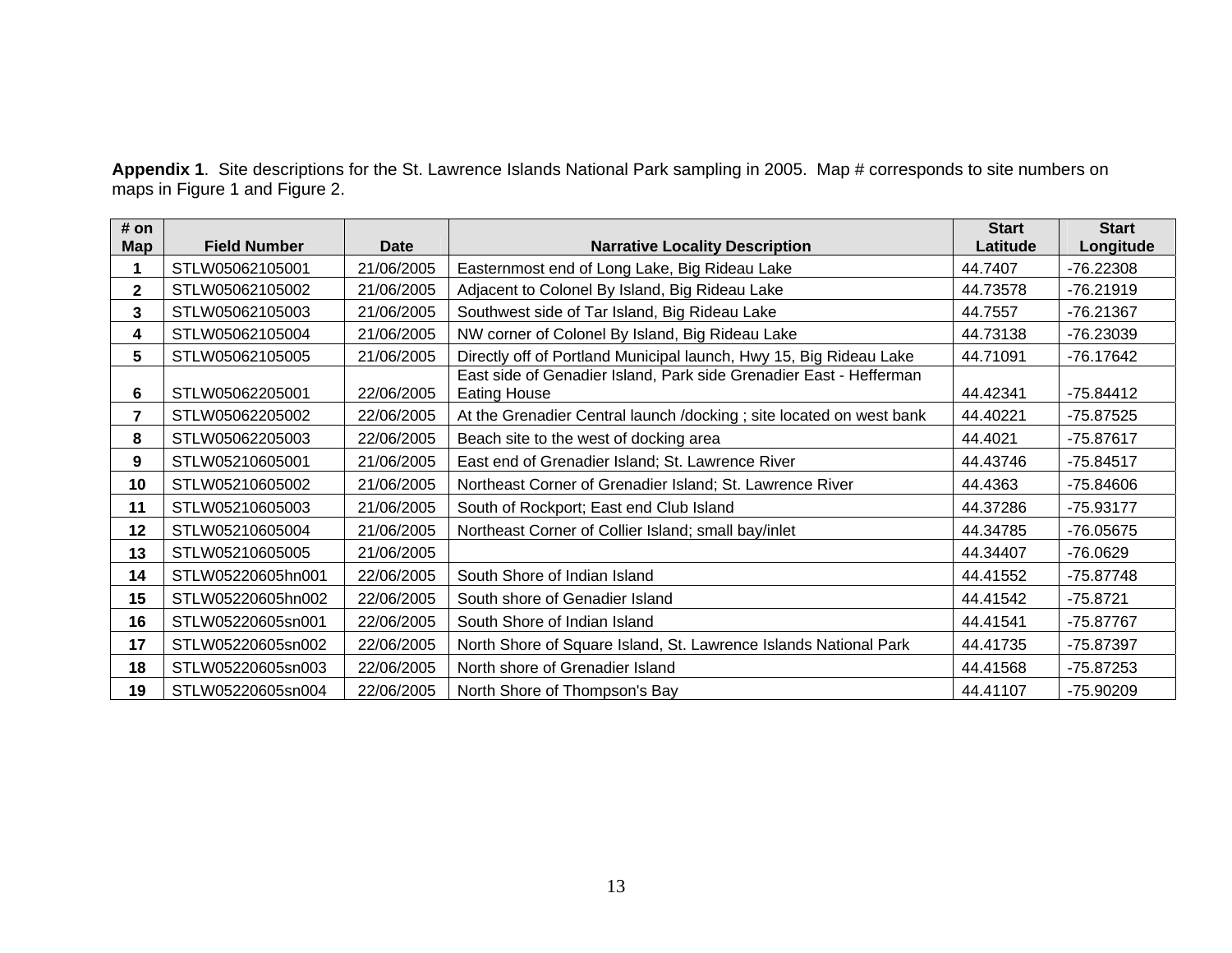|                                   |  | Appendix 2. Summary of sampling effort by site for St. Lawrence Islands National Park in 2005. Map # corresponds to site numbers |  |
|-----------------------------------|--|----------------------------------------------------------------------------------------------------------------------------------|--|
| on maps in Figure 1 and Figure 2. |  |                                                                                                                                  |  |

| # on       |                     |             |                 | <b>Quantification of</b> |                                                      |
|------------|---------------------|-------------|-----------------|--------------------------|------------------------------------------------------|
| <b>Map</b> | <b>Field Number</b> | <b>Date</b> | <b>Duration</b> | <b>Capture Effort</b>    | <b>Description of Method</b>                         |
|            | STLW05062105001     | 21/06/2005  | 3               | Haul                     | Bag Seine, 6.35mm mesh, Length - 8.5 metres, (25 ft) |
| 2          | STLW05062105002     | 21/06/2005  | 3               | Haul                     | Bag Seine, 6.35mm mesh, Length - 8.5 metres, (25 ft) |
| 3          | STLW05062105003     | 21/06/2005  | 5               | Haul                     | Bag Seine, 6.35mm mesh, Length - 8.5 metres, (25 ft) |
| 4          | STLW05062105004     | 21/06/2005  | 3               | Haul                     | Bag Seine, 6.35mm mesh, Length - 8.5 metres, (25 ft) |
| 5          | STLW05062105005     | 21/06/2005  |                 | Haul                     | Bag Seine, 6.35mm mesh, Length - 8.5 metres, (25 ft) |
| 6          | STLW05062205001     | 22/06/2005  | 3               | Haul                     | Bag Seine, 6.35mm mesh, Length - 8.5 metres, (25 ft) |
| 7          | STLW05062205002     | 22/06/2005  | 2               | Haul                     | Bag Seine, 6.35mm mesh, Length - 8.5 metres, (25 ft) |
| 8          | STLW05062205003     | 22/06/2005  | 4               | Haul                     | Bag Seine, 6.35mm mesh, Length - 8.5 metres, (25 ft) |
| 9          | STLW05210605001     | 21/06/2005  | 562             | Seconds                  | E-fishing Boat, S-Rt 6.1 m, 7.5 GPP, dual boom       |
| 10         | STLW05210605002     | 21/06/2005  | 951             | Seconds                  | E-fishing Boat, S-Rt 6.1 m, 7.5 GPP, dual boom       |
| 11         | STLW05210605003     | 21/06/2005  | 894             | Seconds                  | E-fishing Boat, S-Rt 6.1 m, 7.5 GPP, dual boom       |
| 12         | STLW05210605004     | 21/06/2005  | 1076            | Seconds                  | E-fishing Boat, S-Rt 6.1 m, 7.5 GPP, dual boom       |
| 13         | STLW05210605005     | 21/06/2005  | 708             | Seconds                  | E-fishing Boat, S-Rt 6.1 m, 7.5 GPP, dual boom       |
| 14         | STLW05220605hn001   | 22/06/2005  | 21              | Hours                    | Fyke net, and 2 minnow traps                         |
| 15         | STLW05220605hn002   | 22/06/2005  | 21.5            | Hours                    | Fyke net, and 2 minnow traps                         |
| 16         | STLW05220605sn001   | 22/06/2005  |                 | Haul                     | Bag Seine, 6.35mm mesh, Length - 8.5 metres, (25 ft) |
| 17         | STLW05220605sn002   | 22/06/2005  |                 | Haul                     | Bag Seine, 6.35mm mesh, Length - 8.5 metres, (25 ft) |
| 18         | STLW05220605sn003   | 22/06/2005  |                 | Haul                     | Bag Seine, 6.35mm mesh, Length - 8.5 metres, (25 ft) |
| 19         | STLW05220605sn004   | 22/06/2005  |                 | Haul                     | Bag Seine, 6.35mm mesh, Length - 8.5 metres, (25 ft) |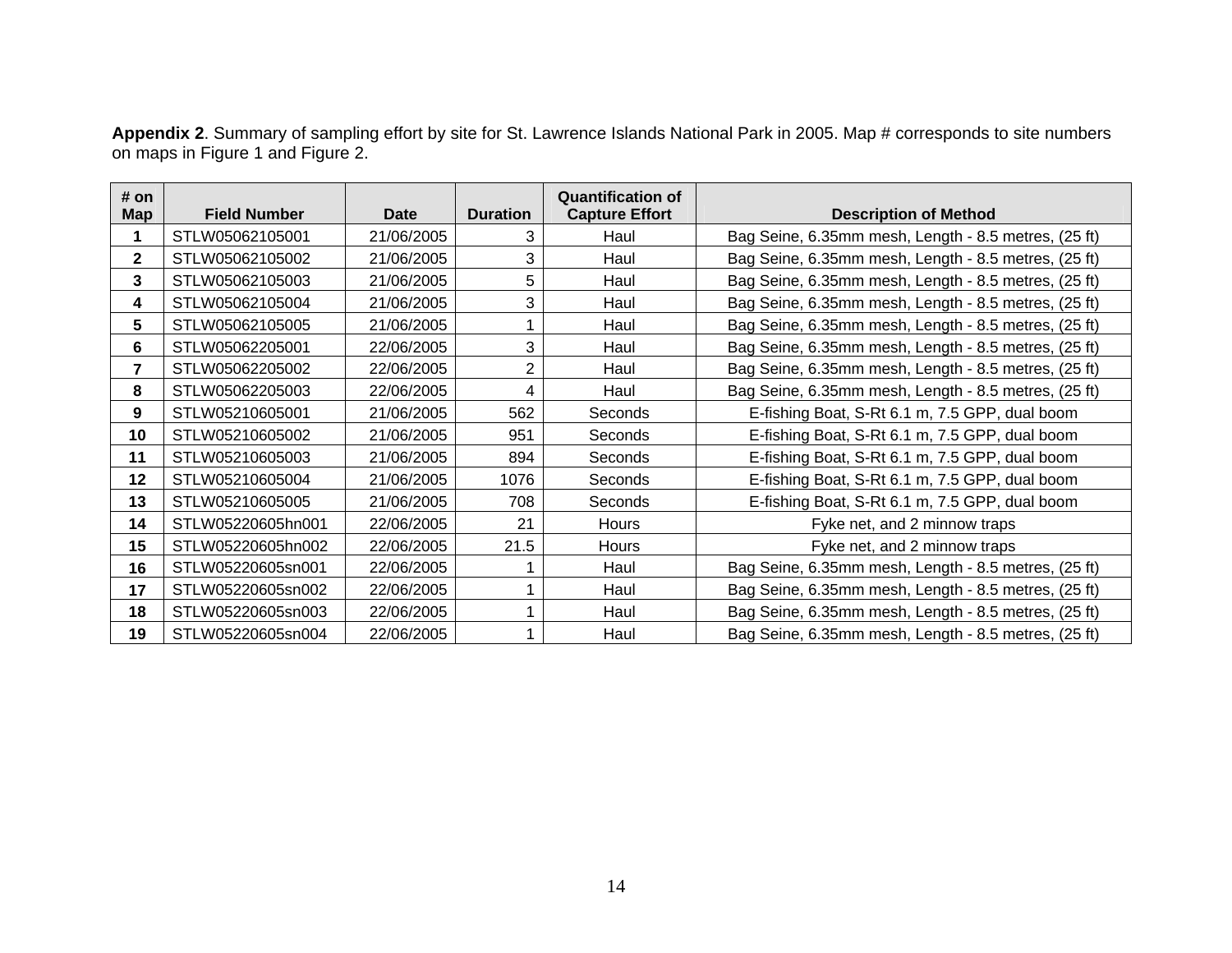| # on<br><b>Map</b> | Air<br><b>Temp</b> | Water<br><b>Temp</b> | Cond<br>$(\mu S)$ | <b>Secchi</b><br><b>Depth</b><br>(m) | <b>Aquatic Veg</b><br>Type1 | <b>Aquatic</b><br>Veg 1 (%) | <b>Aquatic Veg</b><br>Type2 | <b>Aquatic</b><br>Veg 2 (%) | <b>Aquatic Veg</b><br>Type3 | <b>Aquatic</b><br>Veg 3 (%) | <b>Max</b><br>Depth (m) | <b>Flow</b><br>Rate |
|--------------------|--------------------|----------------------|-------------------|--------------------------------------|-----------------------------|-----------------------------|-----------------------------|-----------------------------|-----------------------------|-----------------------------|-------------------------|---------------------|
| 1                  | 22.7               | 20                   |                   | $1.2+$                               | Emergent                    | 5                           | None                        | 95                          |                             |                             | 1.2                     | None                |
| $\overline{2}$     | 23.6               | 20.6                 |                   | $1.2 +$                              | Emergent                    | 40                          | None                        | 60                          |                             |                             | 1.1                     | None                |
| 3                  | 23.8               | 20.6                 |                   | $1.2+$                               | Emergent                    | 5                           | None                        | 95                          |                             |                             | 1.2                     | None                |
| 4                  | 25.7               |                      |                   | $1.2+$                               | Emergent                    | 20                          | None                        | 80                          |                             |                             | 1.3                     | None                |
| 5                  | 25.6               | 23                   |                   |                                      | Submergent                  | 40                          | Slender<br>Emergent         | 40                          | Floating                    | 20                          | 1.5                     | None                |
| 6                  | 17.5               | 17                   |                   | $1.2+$                               | Emergent                    | 40                          | None                        | 60                          |                             |                             | 0.9                     | None                |
| $\overline{7}$     |                    | 18.2                 |                   | $1.2 +$                              | Submergent                  | 30                          | None                        | 70                          |                             |                             | 1.3                     | None                |
| 8                  | 21.2               | 19.2                 |                   |                                      | Submergent                  | 5                           | None                        | 95                          |                             |                             | 0.65                    | None                |
| 9                  | 24                 | 17.7                 | 330               | $2+$                                 | Slender<br>Emergent         | 80                          | Floating                    | 10                          | Submergent                  | 10                          | 1.5                     |                     |
| 10                 | 26                 | 18                   | 300               | $2+$                                 | Emergent                    | 60                          | None                        | 40                          |                             |                             | $\overline{2}$          | None                |
| 11                 | 27                 | 19                   | 300               | $2+$                                 | Submergent                  | 60                          | None                        | 40                          |                             |                             | $\overline{2}$          | None                |
| 12                 | 27.8               | 22                   | 350               | $2+$                                 | Submergent                  | 60                          | Floating                    | 20                          | Emergent                    | 20                          | 1.5                     | None                |
| 13                 |                    |                      |                   |                                      | Emergent                    | 60                          | None                        | 40                          |                             |                             | $\overline{2}$          | Medium              |
| 14                 |                    |                      |                   |                                      | Emergent                    | 40                          | Submergent                  | 20                          | None                        | 40                          |                         |                     |
| 15                 |                    |                      |                   |                                      | Emergent                    | 50                          | Submergent                  | 25                          | Floating                    | 25                          | 1                       | None                |
| 16                 | 23.6               | 20                   | 300               | $2+$                                 | Emergent                    | 30                          | None                        | 70                          |                             |                             | 1.3                     | None                |
| 17                 | 24                 | 20                   | 300               | $2+$                                 | Slender<br>Emergent         | 40                          | Floating                    | 20                          | None                        | 40                          | 1.3                     | None                |
| 18                 | 21.2               | 21                   | 300               | $2+$                                 | Slender<br>Emergent         | 70                          | Submergent                  | 30                          |                             |                             |                         |                     |
| 19                 |                    |                      | 300               | $2+$                                 | Submergent                  | 80                          | Slender<br>Emergent         | 20                          |                             |                             | 1.2                     | None                |

**Appendix 3**. Summary of habitat data for St. Lawrence Islands National Park sampling in 2005. Map # corresponds to site numbers on maps in Figure 1 and Figure 2.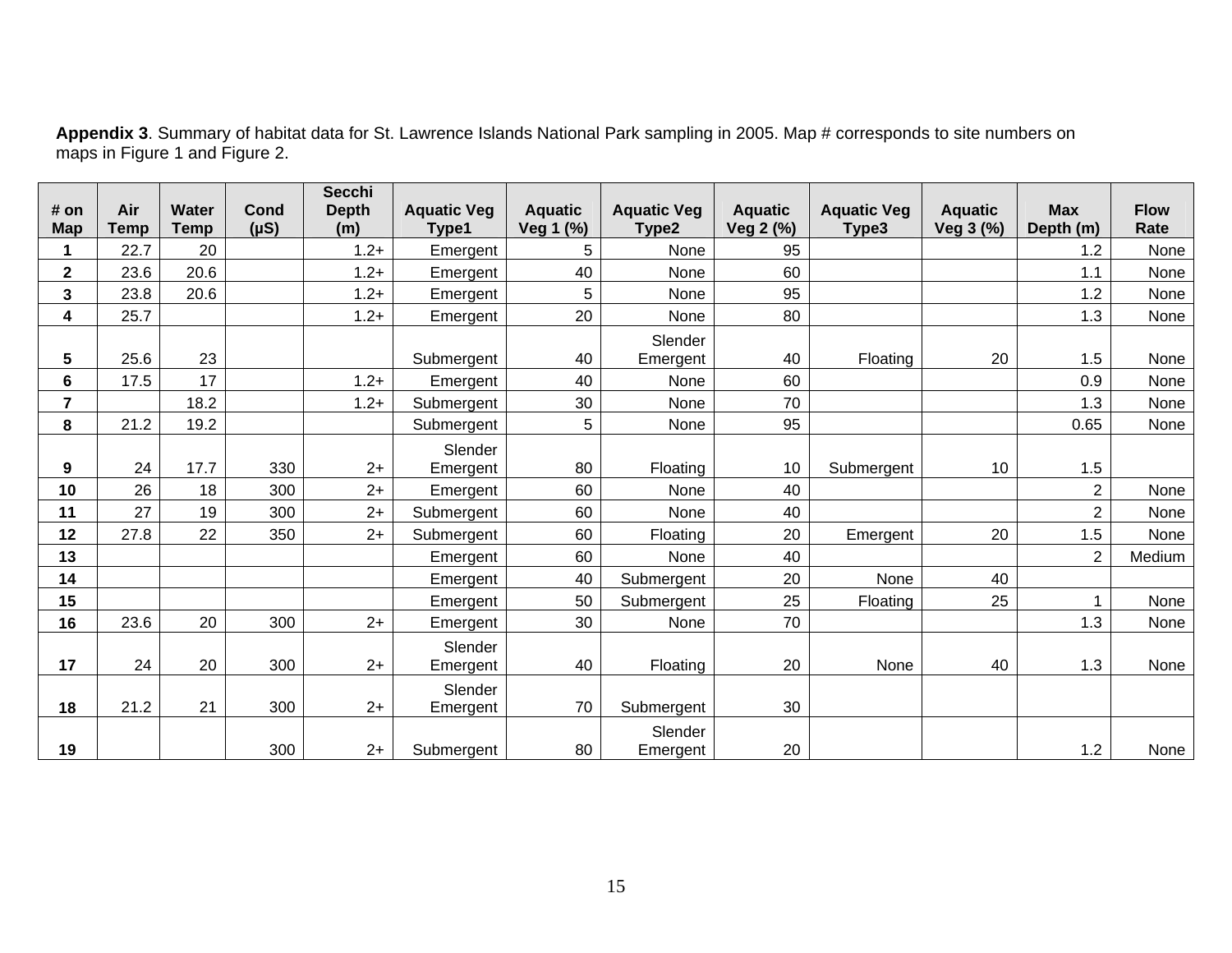**Appendix 4a**. Summary of species collected by site during St. Lawrence Islands National Park sampling (sites 1-10). Scientific and common names according to Nelson *et al*. (2004)

|                     |                              |                         |             |                         |    |                         |    |                | <b>St. Lawrence Islands</b> |    |                |                |  |
|---------------------|------------------------------|-------------------------|-------------|-------------------------|----|-------------------------|----|----------------|-----------------------------|----|----------------|----------------|--|
|                     |                              |                         |             | <b>Big Rideau Sites</b> |    |                         |    | <b>Sites</b>   |                             |    |                |                |  |
| <b>Common Name</b>  | <b>Scientific Name</b>       | <b>Total</b>            | $\mathbf 1$ | $\overline{2}$          | 3  | $\overline{\mathbf{4}}$ | 5  | 6              | $\overline{7}$              | 8  | 9              | 10             |  |
| banded killifish    | Fundulus diaphanus           | 57                      |             | $\overline{2}$          | 1  | 1                       | 1  | $\overline{2}$ |                             | 3  | 1              |                |  |
| black crappie       | Pomoxis nigromaculatus       | 3                       |             |                         |    |                         |    |                |                             |    |                |                |  |
| blackchin shiner    | Notropis heterodon           | 349                     |             |                         |    |                         |    | 14             |                             |    | 5              |                |  |
| bluegill            | Lepomis macrochirus          | 137                     |             |                         | 19 |                         | 69 |                |                             |    |                |                |  |
| bluntnose minnow    | Pimephales notatus           | 511                     | 9           | 3                       | 17 | 6                       |    | 30             | 28                          | 35 | 42             | 3              |  |
| bowfin              | Amia calva                   | 4                       |             |                         |    |                         |    |                |                             |    |                |                |  |
| brassy minnow       | Hybognathus hankinsoni       | 8                       |             |                         |    |                         |    |                |                             |    |                |                |  |
| bridle shiner       | Notropis bifrenatus          | 10                      |             |                         |    |                         | 1  | 1              |                             |    | 3              |                |  |
| brook stickleback   | Labidesthes sicculus         | 22                      |             |                         |    |                         |    |                |                             |    |                |                |  |
| brown bullhead      | Ameiurus nebulosus           | 55                      |             |                         |    |                         |    |                |                             |    | 10             | 10             |  |
| central mudminnow   | Umbra limi                   | $\overline{2}$          |             |                         |    |                         |    |                |                             |    |                | $\overline{2}$ |  |
| common carp         | Cyprinus carpio              | 5                       |             |                         |    |                         |    |                |                             |    |                | 3              |  |
| golden shiner       | Notemigonus crysoleucas      | 19                      |             |                         |    |                         | 4  |                |                             |    | 3              |                |  |
| grass pickerel      | Esox americanus vermiculatus | $\overline{\mathbf{2}}$ |             |                         |    |                         |    |                |                             |    |                |                |  |
| lamprey sp.         | Petromyzontidae sp.          | $\overline{\mathbf{1}}$ |             |                         |    |                         |    |                |                             |    |                | 1              |  |
| largemouth bass     | Micropterus salmoides        | 169                     |             | 1                       | 1  |                         | 1  |                |                             |    | 1              |                |  |
| longnose gar        | Lepisosteus osseus           | $\overline{\mathbf{2}}$ |             |                         |    |                         |    |                |                             |    |                | $\overline{2}$ |  |
| mimic shiner        | Notropis volucellus          | 46                      |             |                         |    |                         |    |                | 6                           | 39 | 1              |                |  |
| northern pike       | Esox lucius                  | $\overline{\mathbf{4}}$ |             |                         |    |                         |    |                |                             |    |                | $\overline{2}$ |  |
| pugnose shiner      | Notropis anogenus            | 256                     |             |                         |    |                         |    | 5              |                             |    |                |                |  |
| pumpkinseed         | Lepomis gibbosus             | 68                      |             |                         | 1  | 1                       | 12 |                | 10                          | 3  | $\overline{2}$ |                |  |
| rock bass           | Ambloplites rupestris        | 36                      | 1           |                         | 1  | 1                       | 4  | 1              | $\overline{2}$              | 1  |                |                |  |
| smallmouth bass     | Micropterus dolomieu         | $\overline{\mathbf{2}}$ |             |                         |    |                         |    |                | $\mathbf{1}$                |    |                |                |  |
| spotfin shiner      | Cyprinella spiloptera        | 43                      |             |                         |    |                         |    |                | 33                          | 8  | 1              | 1              |  |
| tessellated darter  | Etheostoma olmstedi          | $\overline{\mathbf{2}}$ |             |                         |    |                         |    |                | 1                           | 1  |                |                |  |
| unidentified minnow | Cyprinidae                   | 1                       |             |                         |    |                         |    | 1              |                             |    |                |                |  |
| yellow perch        | Perca flavescens             | 112                     | 1           |                         |    | 3                       | 13 | $\overline{7}$ | 1                           | 5  | 11             | 3              |  |
| <b>Total</b>        | 1926                         | 11                      | 6           | 40                      | 12 | 105                     | 61 | 82             | 95                          | 80 | 27             |                |  |